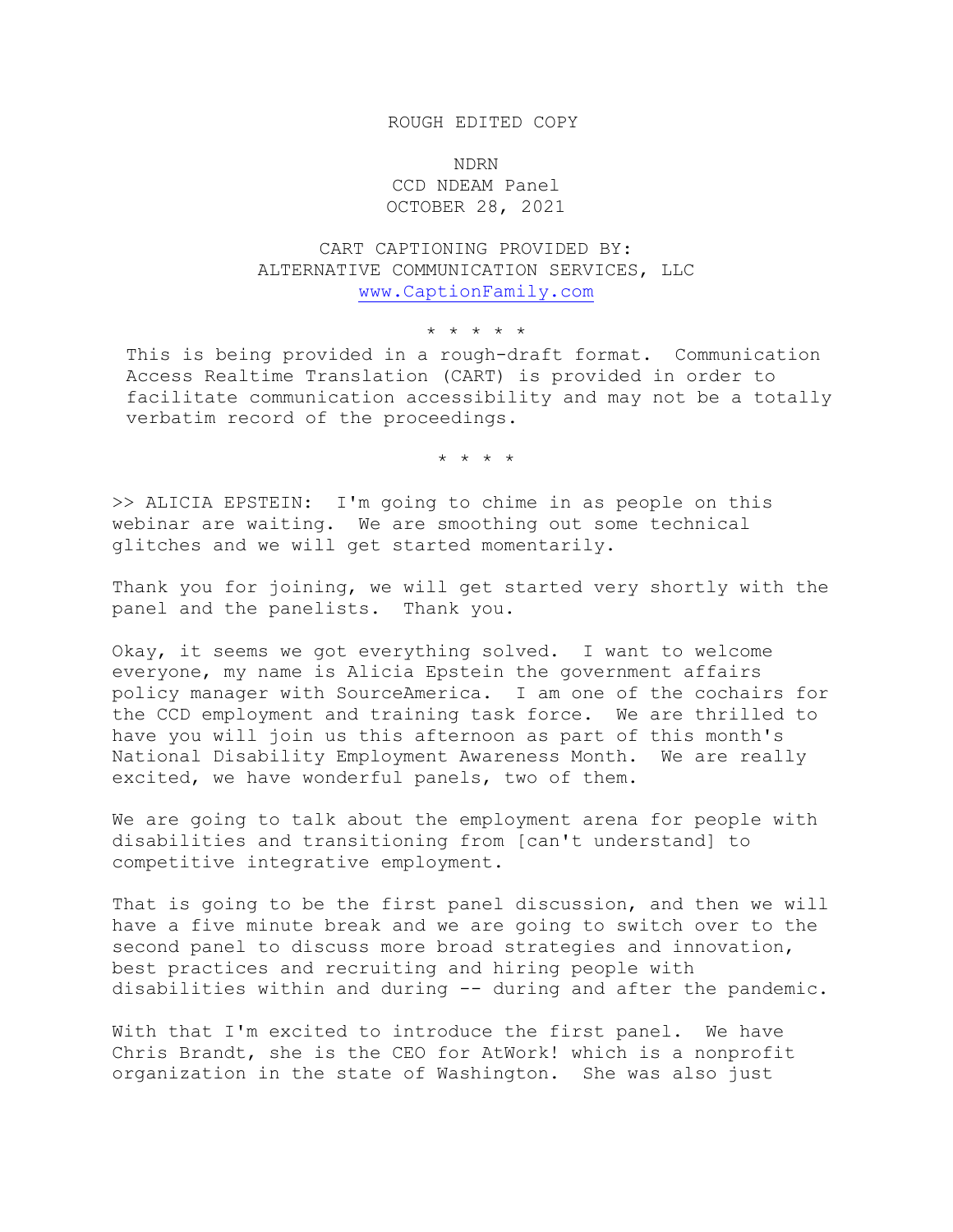appointed as one of the new commissioners on the US AbilityOne commission.

We also have Courtney Williams. She is the director for -- I'm sorry, Community Employment Alliance. Sorry, that was the interpreter.

And we also have Ivanova, and she works AtWork! in Washington and she will talk about the self advocacy perspective.

With that I just want to give a quick overview about the issues.

In this past year we have started seeing more and more efforts nationwide to phase out 14C of the [can't understand] act and it's a special certificate for paying people with disabilities based on their productivity level.

For many of those individuals, they could earn below the federal minimum wage. So far there is about 10 states including Washington that have passed laws forbidding the use of the 14C certificate to get wages through that program.

Also currently there are two pieces of legislation that have been introduced by Congress to end the use of 14C. One is raise the wage act, that is HR 2373, the transition to competitive integrated employment.

Based on the recent data from the Department of Labor wage and hour division the number of entities that have been applying for 14C certificates has drastically gone down. From 120,000 to maybe about 60,000-ish, depending on the status of their certificate.

The point is those numbers are going down significantly and with that I am thrilled to welcome our panelists to be able to talk more specifically about strategies Anna Lawson have been passed in Washington state to phase out 14C by 2023 that was passed this past summer.

With that I want to pass it over first to Courtney.

>> COURTNEY WILLIAMS: Hi everybody. I think Eric is going to bring up our PowerPoint.

You can go to the next slide. This is just an agenda of what you guys can expect from the panel of Chris, of ANOVA, and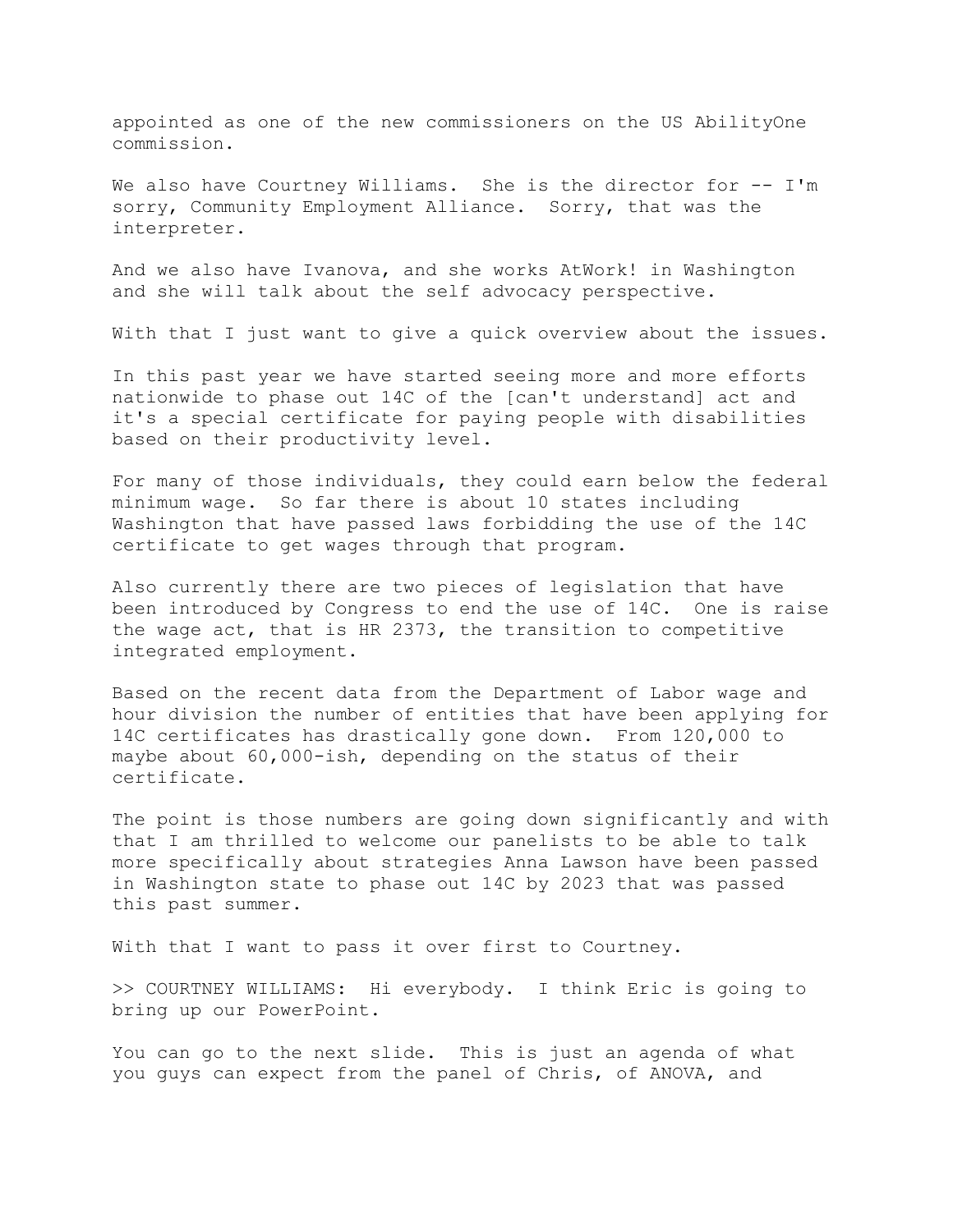myself. We are going to talk past and present, the journey of that work which Chris Brandt is the CEO.

We will hear about Washington's approach the lens of a self advocate, self advocates really trailblazing Washington State and I think that is what make this a unique. And we will share little bit about the role of the community alliance and together we have a recipe for success that we would love to share with everyone.

>> CHRISTINE BRANDT: Okay, thank you everyone. I am to be talking with you today about AtWork! modernization community integrated employment and ending the use of 14C certificates.

Go to the next slide please.

I love talking about this. This is a picture of me with my cousin Carol. I grew up with Carol, we played in the woods out here, chased frogs and salamanders and had a lot of fun and Carol went to school and I didn't and I am that old.

In spite of the fact that she didn't get to go to school and experienced discrimination, she was one of the first people in Washington state to get a supported employment job. She is intellectual and of element of disabilities. She worked at the hardware store in our small hometown until she retired just a few years ago.

I am still working on having enough to retire but she was fully vested and had a full and wonderful life.

[Audio cutting in and out] looks like I am losing my bandwidth a little, sorry about that.

I've been doing this for 48 years, a long time. And it's really exciting to be the CEO of AtWork!, a very innovative nonprofit it was on the cutting edge of competitive integrated employment and to have been appointed to the AbilityOne commission what I am hoping to make with my fellow private citizens in government appointees and significant changes that will improve employment for people with disabilities across the federal government sector. Our federal government should be a model employer of people with disabilities in all aspects of their --

[Audio cutting in and out]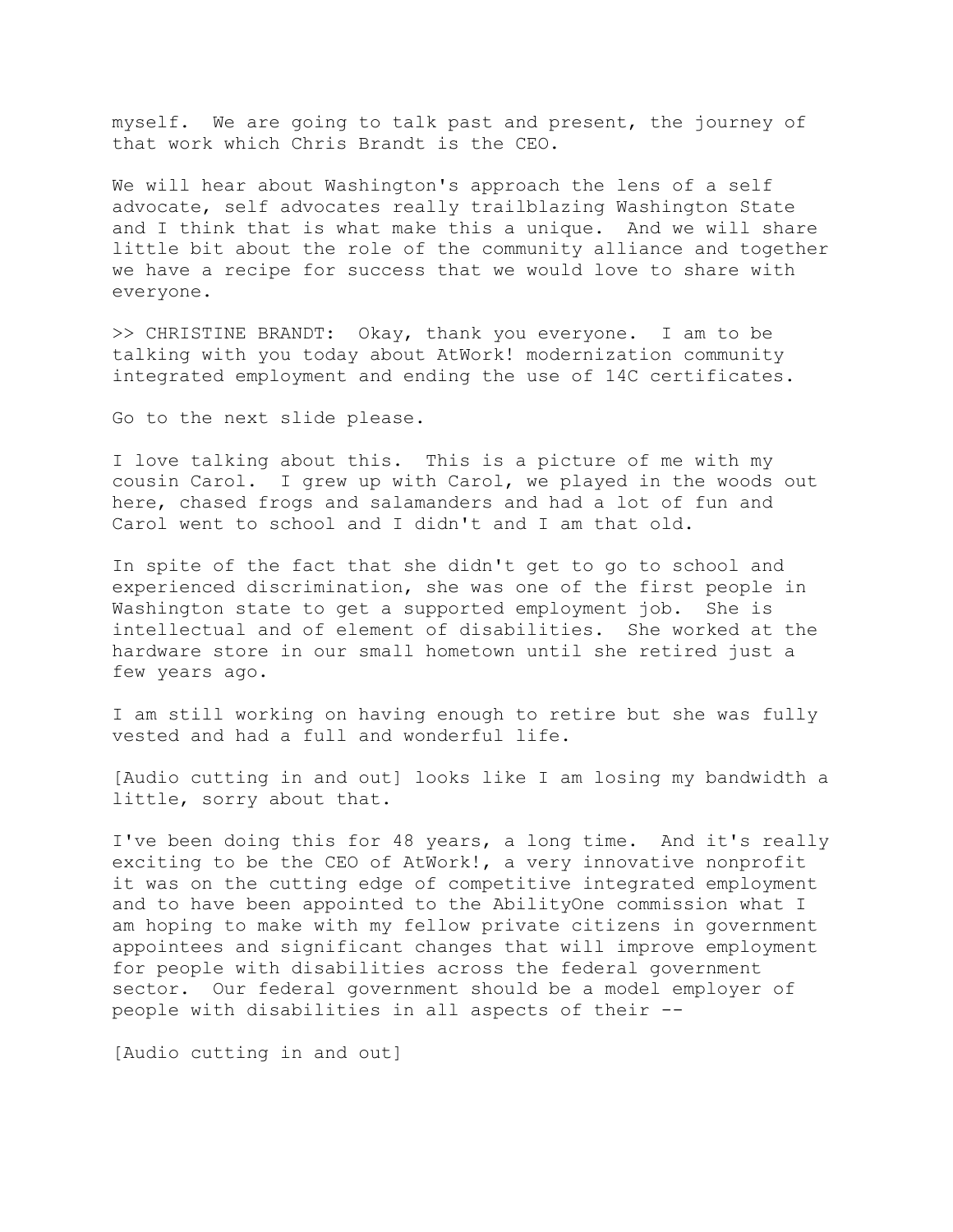-- Intellectual and of element of disabilities. Often we serve people that others have deemed unemployable or not likely to be successful in employment.

We are celebrating our 60th anniversary next year. We have \$7 million in revenue which is really small compared to a lot of the big organizations across the country. 85 staff and we serve 450 people a year, 500 right before Covid and we are building back up to that.

This is showing this revenue chart because one of the things that providers of sheltered workshops are concerned about is their business model, and they have been providing services to people for decades, many of them just like AtWork! and how are they going to modify, modernize their business model in order to pay people prevailing wages.

And when I say prevailing I am not saying sub minimum. People with disabilities should earn the same money as those without disabilities with whom they work side-by-side.

You can see from the revenue pie after the money is coming from what we call mission services and those are vocational rehabilitation, from developmental disabilities administration, even some cities that are contributing to the services we deliver in competitive integrated employment.

The other half of the pie, a small amount is fundraising, and the rest is our Enterprises. A little bit of AbilityOne, 17 percent, ace is a [can't understand] wholly-owned subsidiary that incidentally employs three people who have identify themselves as people with disabilities, but its purpose is to generate income to help us deliver our mission.

This is a picture of me there in the background, and in the middle is Jim Larson. And in the foreground is Brian Collins from Microsoft. I had to write down his current title because it just changed. He is the director of global workplace services.

So he is responsible for all of their real estate and overseeing accessibility, and he also oversees their very robust and world replicated supported employment program.

This is us testifying at a hearing to end subminimum wage and Washington State, and we made some progress and you will hear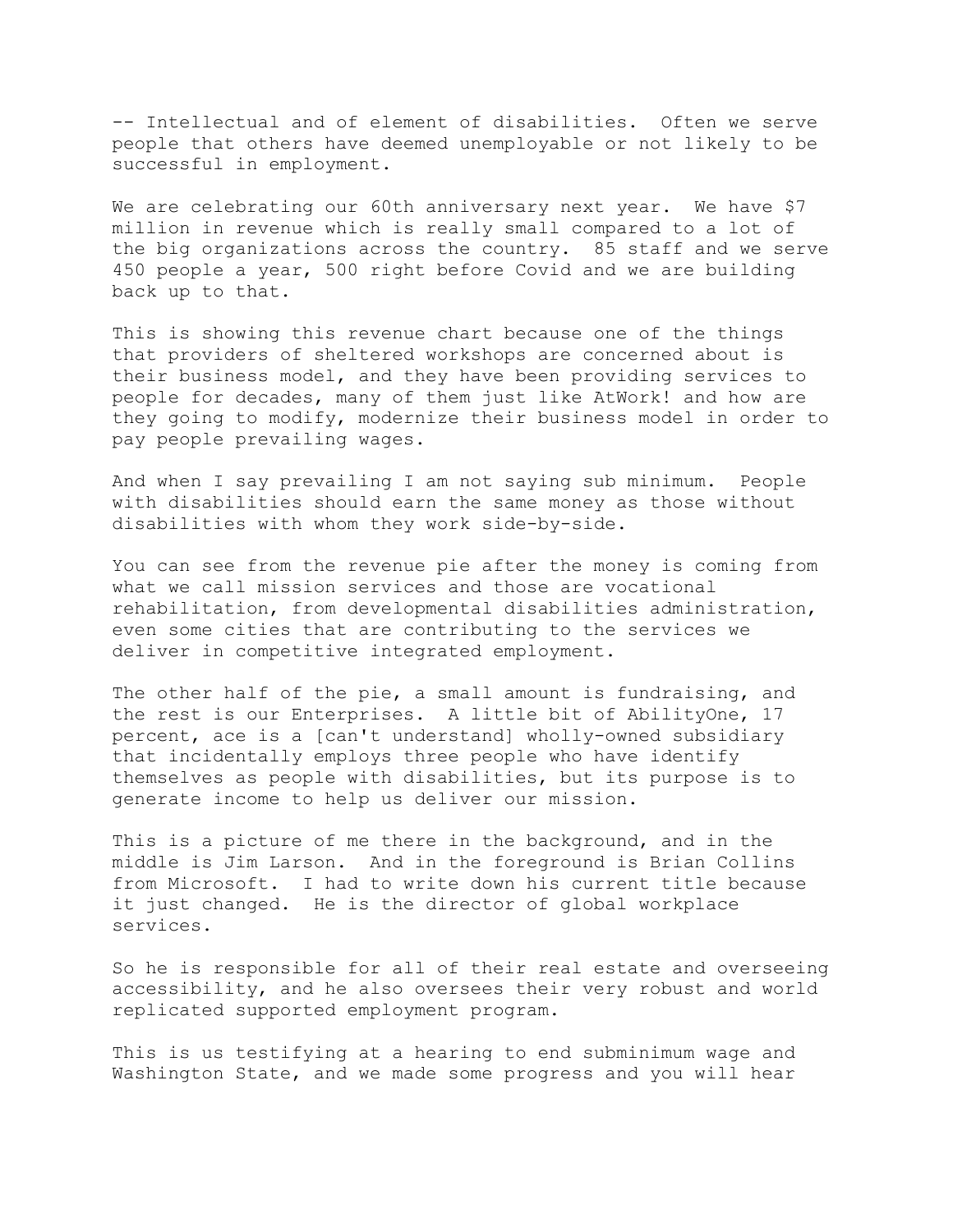more about that from Courtney and Ivanova. We got a chunk of it done and it's really serious and it's important to all of us.

Jim Larson in the middle, that is the pioneer. He retired recently,, he was the CEO of an organization called Morningside in about nine counties in Washington and he was the first to close a large sheltered workshop in 2004. So he was first to go.

And shortly after that in 2006, you will hear about that in just a minute, AtWork! embarked on the same story. So we were there with that perspective sharing testimony and it really helped to have Brian from Microsoft there as one of our champions.

So I work at work wise, as the chief operations officer, and then I came back when the previous CEO retired and it became clear that we would have an opportunity to [can't understand]

I knew it from my cousin, I knew it from people with disabilities that this really was the right thing to do and what we needed to do for equity and justice for people.

So in 2006 we declare that we would leave no one behind and we would stop serving people in segregated and isolating environments like sheltered workshops with facility based pay services then we would stop using 14C certificates.

We have three sheltered workshops in three communities, 180 people, 50 or so in group supported employment, landscaping, janitorial, recycling cruise, and [can't understand] supported employment.

We took a while, we took our time and work very hard and we worked very hard with our mentor Jim Larson and another mentor Chris Christian who closed their workshop a few years before we did and we supported and mentored each other through that process which is very, very key and you will see that in the federal legislation that is being proposed, that that technical assistance and training and transformation time period is included in it.

And it was key to do that here in Washington state as well. So in 2014 we closed our last sheltered workshop and on the 25th anniversary the of the Americans With Disabilities Act we started paying everyone prevailing wages.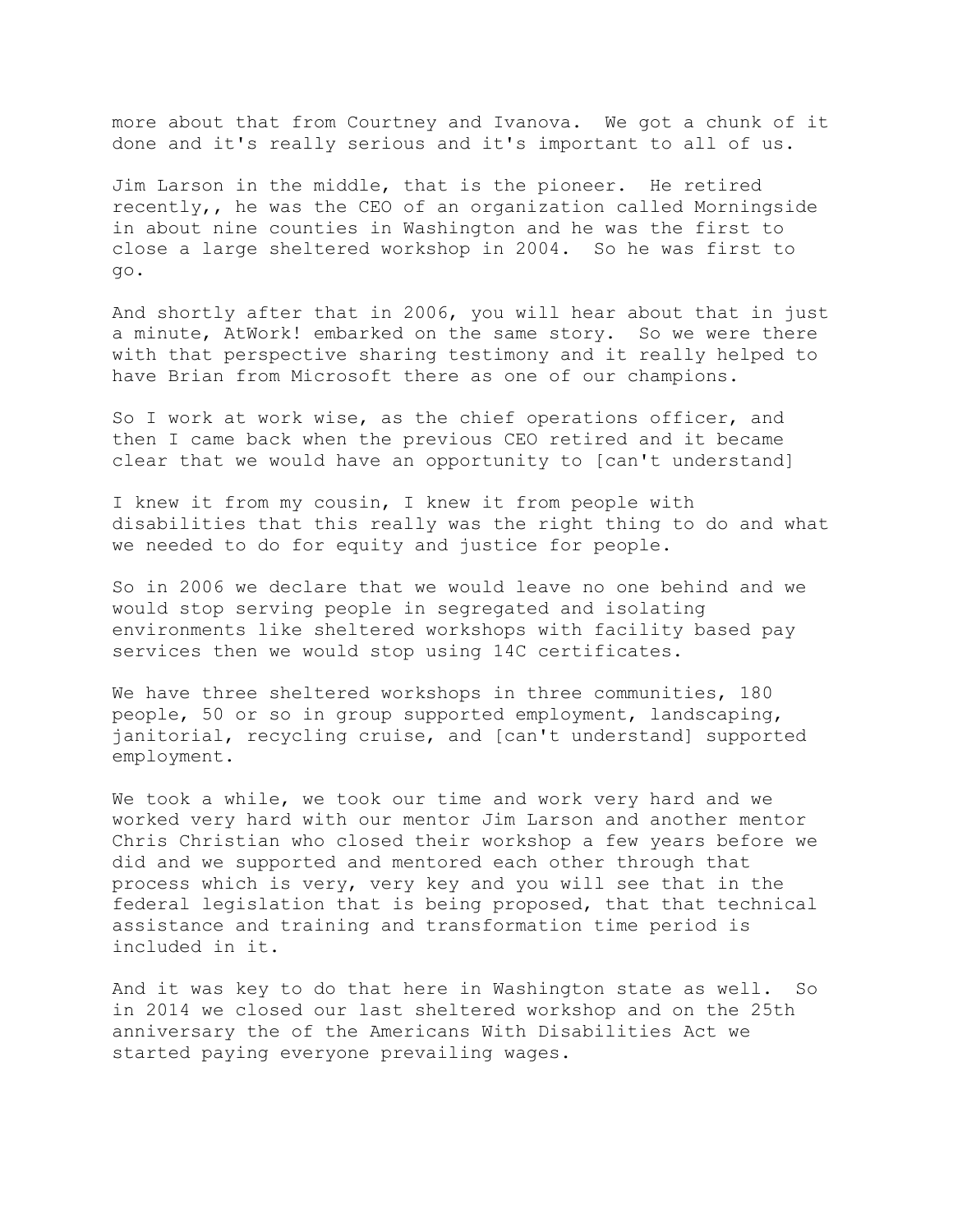We are very proud of that and we have done that successfully, and people will say people will lose their jobs, especially people with intellectual and developmental disabilities.

Here are folks in the top right picture, Ken and John and you can see [can't understand]'s arm ended Tim has since passed away. MAR packaging spices and one of our sheltered workshop that had a contract to do that type of work.

There are the three of them in the community jobs. Every single one got a job and Mel is holding up her team member for the month with a job because of the local Walgreens, you see John in the middle, she is not working at AtWork! but he has an AtWork! patient on and is lei which is part of his Hawaiian style and he wanted to party close to his heritage and they celebrated him getting his committee job so for logged on the words AtWork! shirt at his new job at Buffalo industries where he is packaging and labeling rags for places like automotive shops and such.

And then Ken who is at copy tag where he is an office assistant. And he is very, very meticulous and very quick, and he likes not to run out of work. His biggest accommodation is a bill that he can bring three times, likes doing things and freeze, he rings the bell three times when he runs out of work so his boss can bring in more. He has got several raises and promotions because of how reliable and protective fee is on his job.

It's all about the people we serve and their families because we know families can be afraid of people with disabilities can be afraid of people who have worked decades in sheltered workshops can be really afraid because they haven't gotten the opportunity for real choice in extremes that we get. We alt right all cons of jobs. I worked in a laundromat, was a mangler, I had to put wet sheets on the machine and it scared me. I knew I did not want a career in this laundry facility.

And people with disabilities particularly intellectual and developmental aren't often given those opportunities.

So we needed to make sure we did that and we really begin to focus on outward movement to community integrated employment and internal upward mobility. We promote a lot from within. Most of our managers are people who have been promoted.

We had what we call the really big important meeting where we invited three different providers of person centered planning and the people we serve and their parents to come and choose a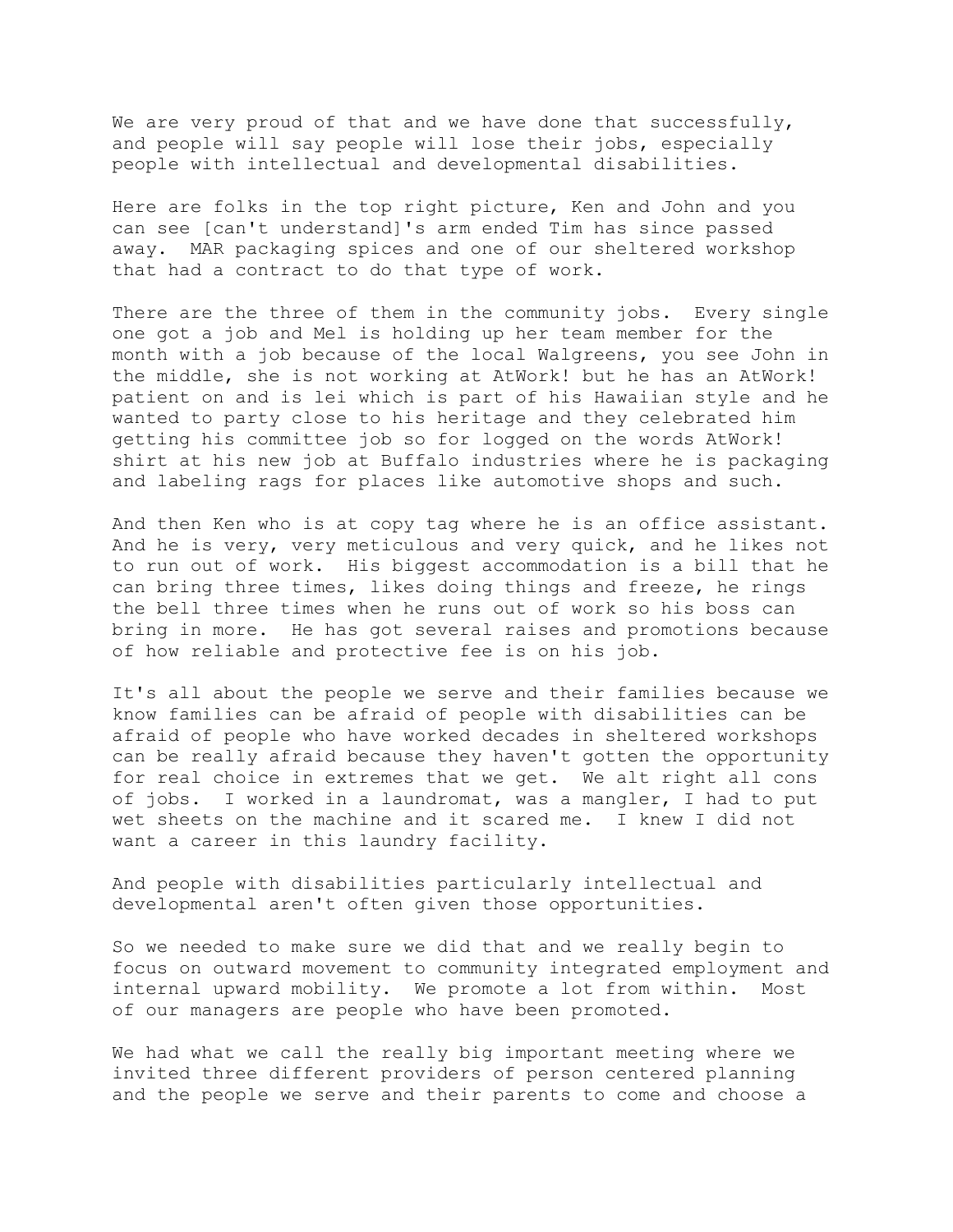provider that can really focus on their plan and robust discovery, 40, 60, 90 hours in the community experience things for real.

Like Mike with a big grin on his face he [can't understand] at Rite Aid where he was seeing other opportunities and he was one of the last to leave the workshop. He was really one of our productive people and ran the forklift and of course his boss did not want to see him leave because you know when you are running those concert programs you have a tendency to want to keep your best people and those of the people that you should place first.

So this is Mike at his new job at Microsoft and he will tell you how much he loves Microsoft. And proclaim it loudly.

Assistive technology was also really important. In the picture below Mike you see Bob. Bob, nobody thought Bob could work because of his physical disabilities. He has cerebral palsy and his head is what he controls best [can't understand] most accuracy so he has a head switch and he does his old job with his head.

He is a quality control center -- when you call up and they say this call is being recorded for quality control purposes, Bob is the quality control purpose. And his boss says he is really good at it because one of the things of because of his abilities or we would label him as disabled is his ability to genuinely listen. He listens to all of these calls, sometimes fairly nasty because the people have had boots put on their cars for not paying parking tickets, integrates how well the person handling the call response and he does it all and uploads it to his boss.

And I tell them all the time that I tell his story because he was one of the first to actually work this job and he always gets very excited that his story is something other people with disabilities like him have that opportunity.

We gradually help people move, one foot in the door, one foot out, and we really focused on really learning to be really good at customizing focused employment.

Another reason for the training and technical assistance.

And huge amounts of communication. Meetings, newsletters, social media, I went every Tuesday to the coffee shop around the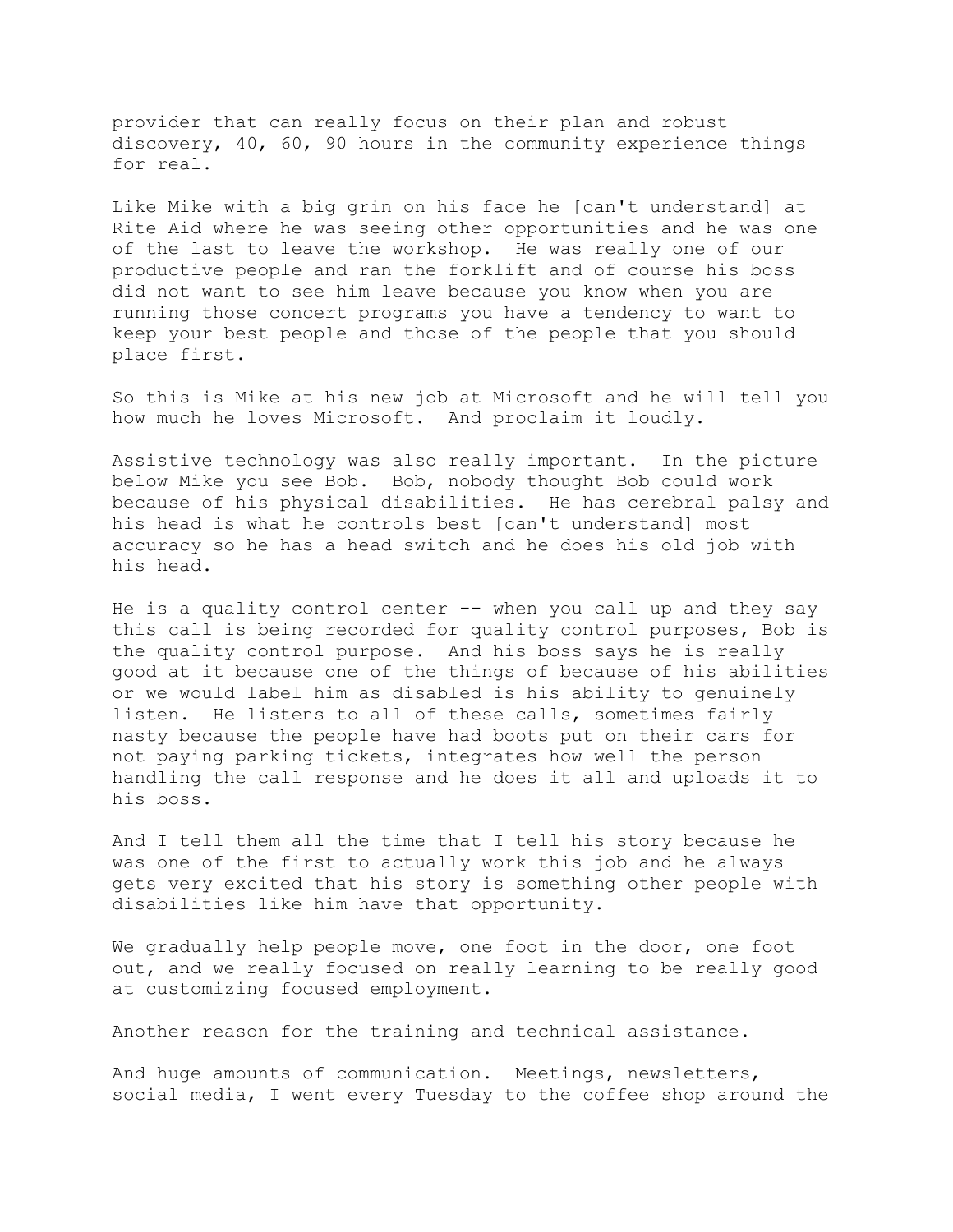corner and invited families and individuals and people in the community to come and talk about this.

So that is very key as people transform.

There's lots of reasons why people perceive for keeping the status quo.

Families are afraid, people are afraid, this is new, changes hard, but we have learned to do a lot of changing during this pandemic.

And we have proven that none of these myths are true.

People are ready to work. And when you discover their talents you can do a good job matching their ability to the needs of the employer whose bottom line and workplace culture is improved by their presence.

Businesses can't or won't hire people with I/DD at prevailing wages. Yes they do, they do every day, there are huge nationwide companies that are making hiring people with disabilities initiatives that they commit to. I will show you some statistics in just a minute.

People will work fewer hours and have a lot of model time and families will be impacted. Yes, some people work fewer hours and I will show you those numbers too.

There are also ways to help people be connected in the community in integrated ways that help fill in those hours, and one of the biggest things about ours is the benefit cliff. So there is legislation that we need to focus on that will make that an event cliff not the cliff that it is particularly for medical services and Medicaid services because people with disabilities need to be able to generate wealth like anyone else and escape poverty.

People won't be accepted in the workplace and won't have friends. They have lots of friends.

People change workplaces. If you have a minute go to the webpage and watch videos of coworkers and people with disabilities that they work with. It's amazing.

And people when you say they want to work here, they will say yes because they know nothing else. And by the end of our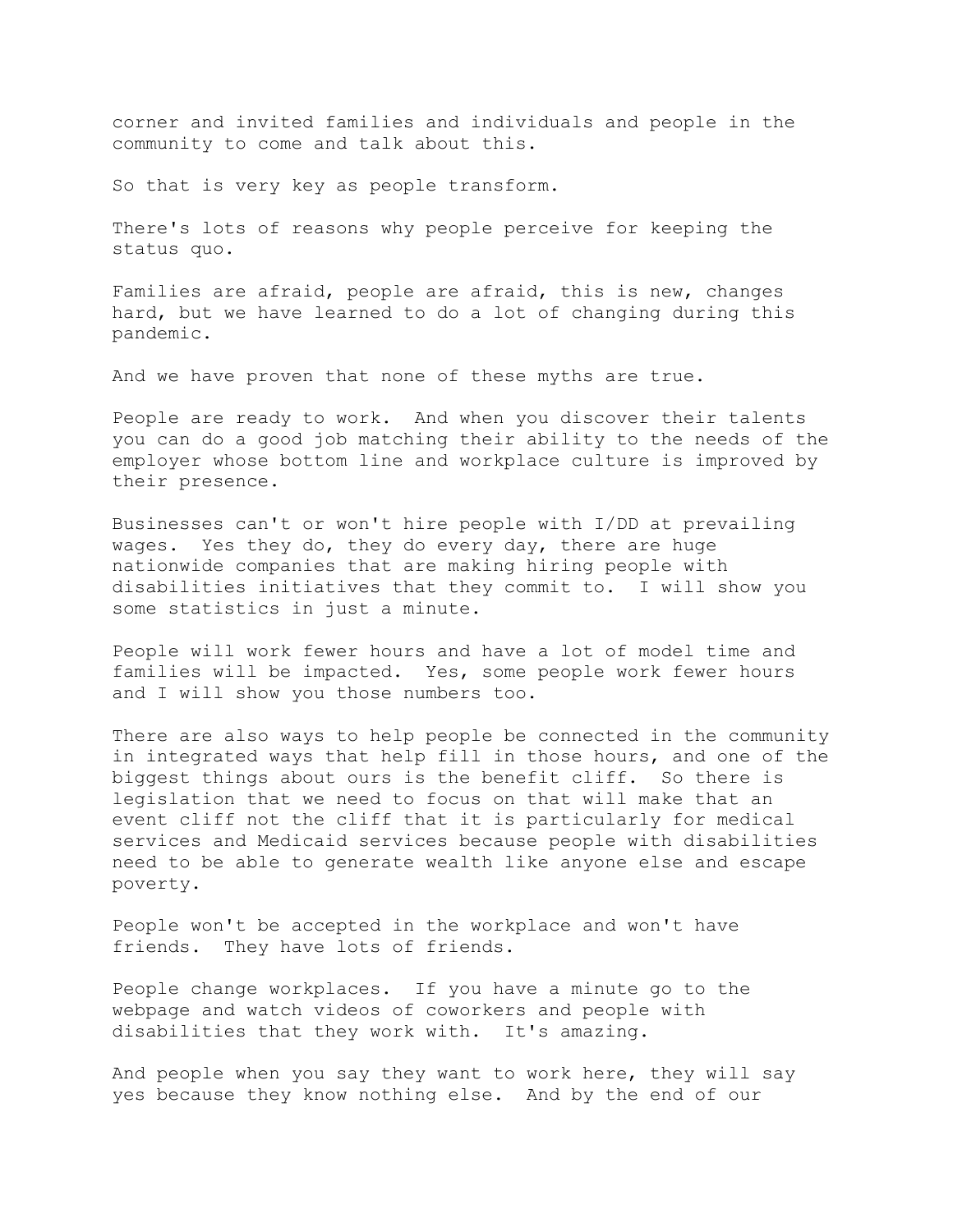transformation every single person wanted a job in the community and every single person  $--$  I was in the 10 or so that moved away, was happy with their job.

So this is the outcomes and these are only through September 2020 because our fiscal year just ended. So we are compiling a whole other year of statistics to this.

We are only able to serve 10 or 15 people year when we had three sheltered workshops. Now that we are community integrated employment we have served, and I think [can't understand] up to 800 now and I want to get my new numbers in soon.

800 new people, people, students with disabilities, significant disabilities, transitioning out of high school into a real job instead of being told by the school district and the doctor and anyone else that would talk to them all well they are never going to work or if they do it's a sheltered workshop for them.

I know we placed about 50 people even during the pandemic. So now we are over 650 job starts. And our average wages about \$14 an hour which is going to go up, the Washington wages going up, minimum wages going up, good thing for employees, everyone should earn a livable wage, businesses are handling it well here.

Hours range from 8 to 40, average hours his 19, I really told you we serve 450 people.

For those worried about business results as I said we went from \$3 million when we closed the workshops to \$7 million and we are growing, we are probably going to add a couple of million dollars in business this year despite of the pandemic and financially stable and solid.

We divested ourselves a businesses that could not stand on their own paying people prevailing wages.

We are not going to have a business that in my opinion exploitable labor of people with disabilities in order to make the bottom line. So we got rid of the ones that we couldn't make work and we added new business lines, and now we have a diverse workforce of many abilities across our Board of Directors, across our leadership team, across our company and in the businesses that we operate.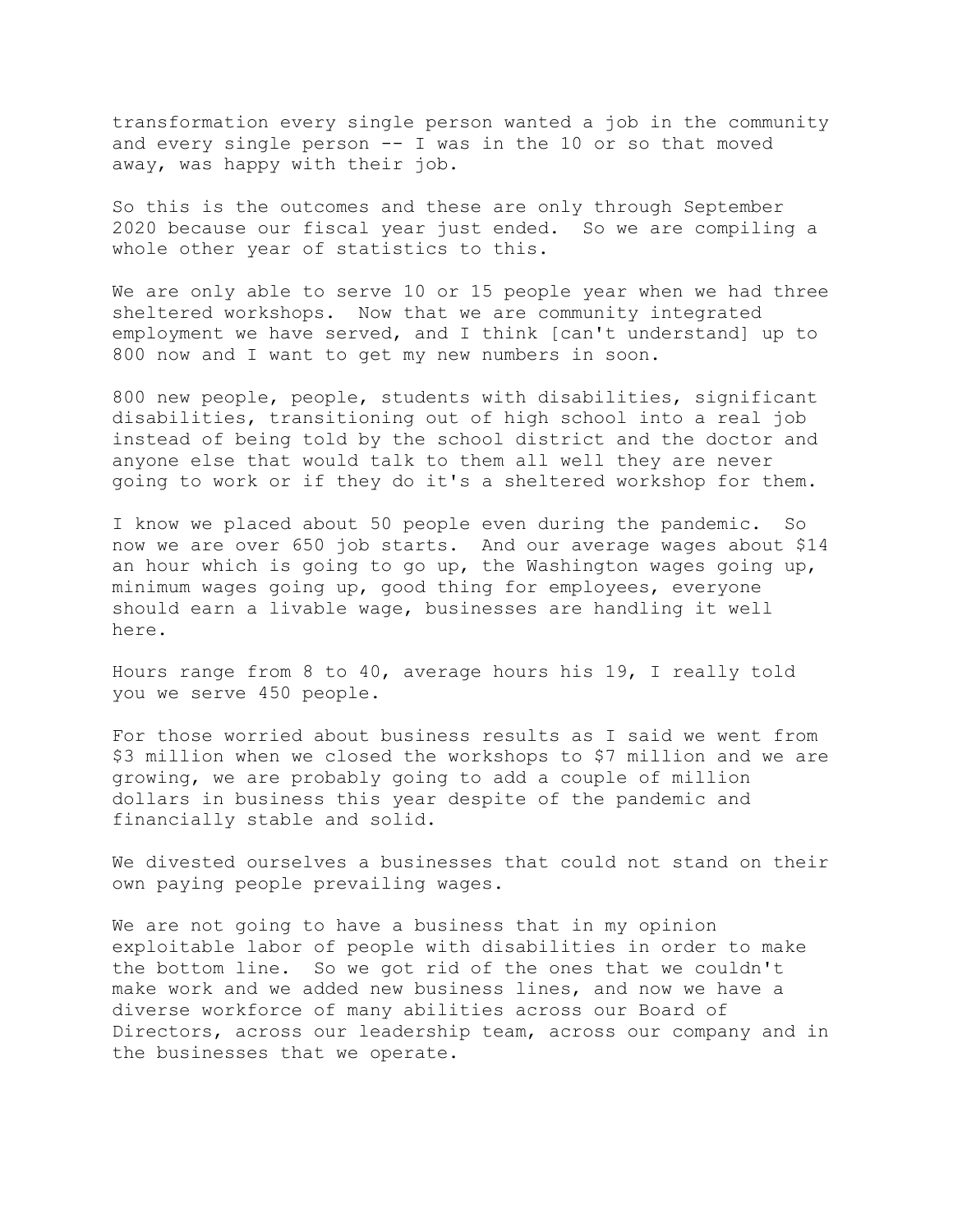And we did that while maintaining opportunities for people with intellectual and developmental disabilities because the customize jobs in our own businesses the same way that the business community does as well.

So that's our story. And I think one of the things that is key in Washington is that we all have this passion and have moved in that direction together, and the support and mentoring that we have offered each other.

So I think the next slide is Ivanova, my good friend Ivanova. She might tell you how we met. October has been a big month for us because NDEAM in my Facebook, all of these memories of Ivanova keep popping up like the day her daughter walked for the first time when we are presenting together and a Community Employment Alliance conference, and she is so cute, Ivanova picks her up and hugs her and I am like I've got it, of got it! Or when she was at the Peninsula community college which is the little college up near Port Angeles, my hometown, where she was giving a presentation there. My sister works there so I got pictures of her hanging out with my sister. It's all very cool.

So I am really pleased to have the opportunity to introduce of ANOVA Smith, AtWork! activist advocate and many other roles in the advocacy community that she holds.

Ivanova, we can't hear you.

>> IVANOVA SMITH: Testing, testing, can you hear me now?

Can you hear me now?

>> We can hear you.

>> IVANOVA SMITH: Thank you so much Chris for that wonderful introduction. Chris Brandt is a wonderful friend and also an epic boss.

I met Chris back in 2015 for the 25th Americans With Disabilities Act rally, and I gave a speech there and that was when we first and in the sheltered workshop in the subminimum wage, and we are very excited about it.

That was just in the beginning of my advocacy journey on that particular issue.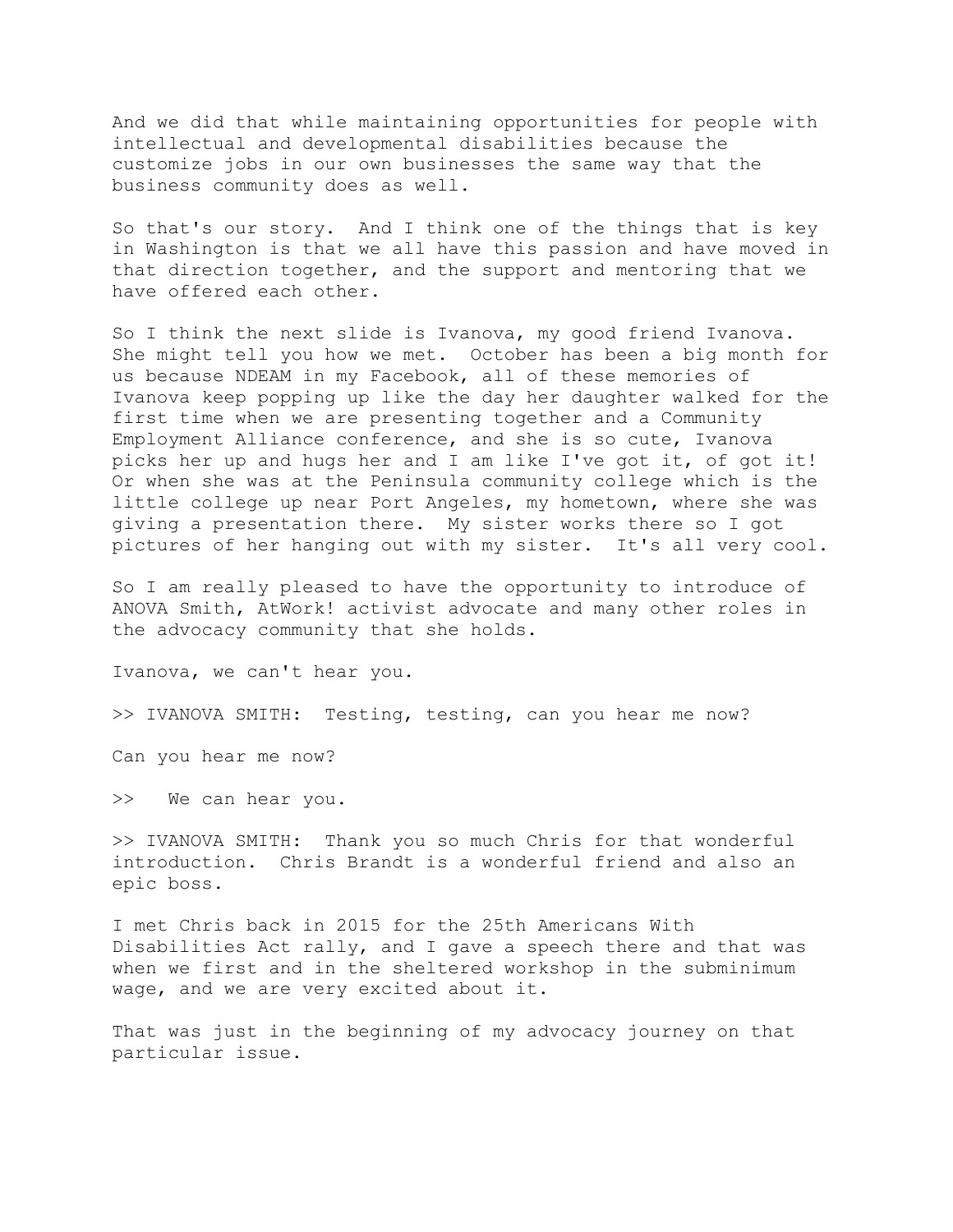I am a leader in the self advocacy community here in Washington state and currently the chair of self advocates in leadership, SAIL, and we are fully led by people with intellectual and developmental disabilities.

We also work very closely with people first of Washington which is a community self advocacy organization, and they are made up of over 1000 members. And we do a lot of policy work for people with I/DD in protecting our civil rights.

Many of our members were paid subminimum wages. They worked in the sheltered workshops. They felt the pain of being in that environment and being paid those wages.

My personal story on that front is I was not paid subminimum wages myself, but I was abused in a segregated work environment. It was very hard to get out of. So I do feel that perspective when I hear members say that they had a hard time getting out of jobs like that even if they wanted to.

A lot of times it's hard to speak up, and that was true for many of our members. But we became very passionate about it, and I worked with other members who were paid subminimum wage like my good colleague Anthony Nash and John Lemus. And John Lemus has really led this bill that has finally ended subminimum wage in Washington.

And it took a lot of work. And there are pitfalls, there are things that we had to learn. We really had to connect with our partners like the developmental disability Council, the state ARC and ARC chapters. We really had to work with families and talk to providers and talk to families and people who did have concerns about what is going to happen if this is done, and I don't want to lose my hours. There were a lot of people concerned about losing hours.

And it was really important that we listened to those concerns and strategize with people about those concerns because we want to make sure that this bill was done smoothly.

And there are pitfalls. There are things that we had to learn. Originally the first bill that we did, it didn't complete the process fully. And I think a lot of it had to do with because there was some focus on wanting to just rush it through and not have a transition time or a phaseout of subminimum wage.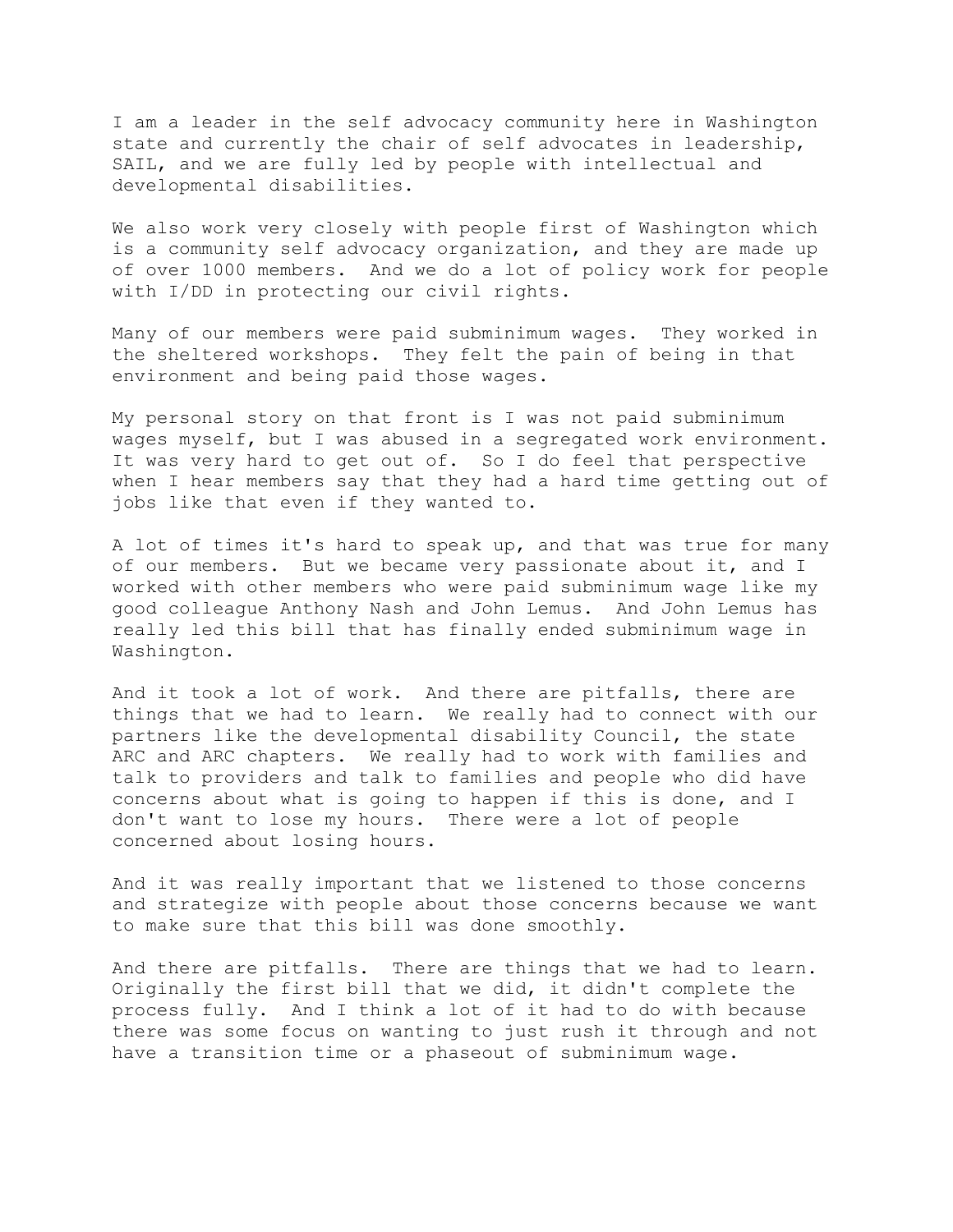So we had to work with self advocates to figure out hey, we actually want to take time with this. We don't want to just rush it through. We really want to take time and make sure that there will be transition time and there will be transition support for folks to be transitioned into work environments that they are happy in and that people don't lose the hours that they want to work.

We want to figure out solutions to those concerns. We don't want to just brush them aside.

And so we worked with people first and SAIL and the providers and family groups, the ARCs, and the Community Employment Alliance was very helpful with that. And so was the association of people supporting employment first, they are a national organization but they also have local chapters and so they are also a very great partner to have in helping with the efforts.

And John Lemus and I after the first bill did not fully complete [can't understand] able to get it done for state employees, but we need to get it done for the private sector. So John Lemus and I worked on that and we did strategy and we are like okay, let's talk about these concerns that people have. Let's be bipartisan about this too, let's make sure that we can get people from both sides of the aisle in on this issue and supporting it.

And he didn't amazing job getting sponsors and also other disability advocates like my other colleague Anthony. We were able to connect with his legislators as well.

And I think trying to be more broad and trying to reach out to everyone, I think that was something that was very positive, and that really helped us in our advocacy efforts.

So what I would say to other states that are really passionate about implementing this is make sure you get all of the self advocates involved. Make sure that all of the advocates with lived experience are given support to testify.

It doesn't matter if they need support with communication, you should figure out a way to get them that support, whether it is writing down their testimony for them so they have a written copy of their testimony, and also giving the physical testimony. I actually did that for a self advocate friend of mine. He wanted me to help him right up a little script of his testimony before going up there so that he could -- so that if his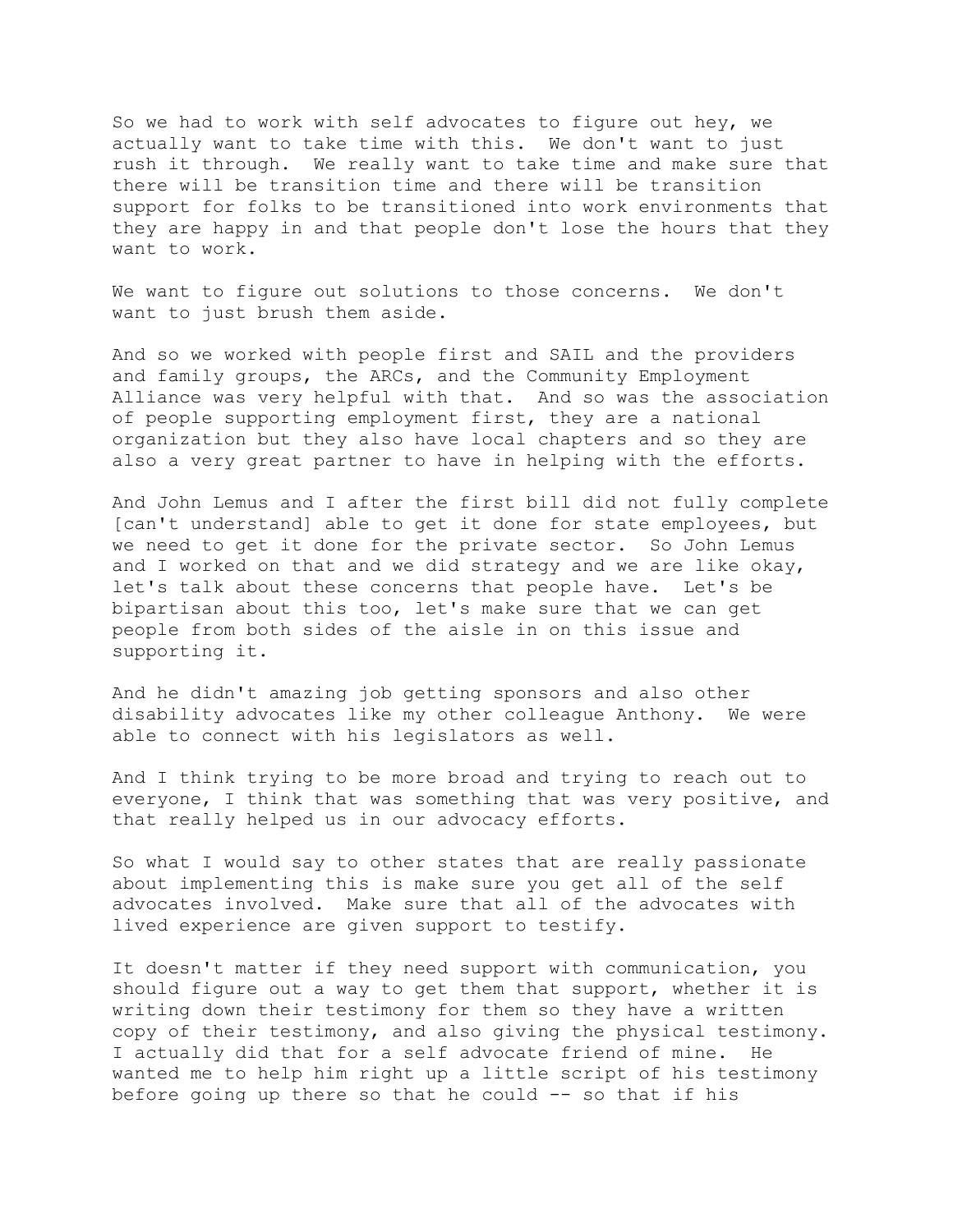communication became confusing, he had a written version of it for them to understand.

So that is just an example of something that is really important to do in supporting all self advocates who need help in writing their testimony or saying their testimony, that they get the support.

And one thing that was really beneficial this last year because of the pandemic, we had to do everything remotely. And that meant we had to -- it meant there was actually more participation. People who would have the majority of the time had issues with transportation and not been able to get down to Olympia are all of a sudden now able to get down to Olympia and do their testimony. So that is really important, to make sure they have support in that.

And lastly I would just say thanking your legislators, thinking your champions, really celebrating their contributions to this. And really helping the people with lived experience connect with their legislator in their district.

And so I think that's everything that I need to say. But I also know want to give it to Courtney who is an awesome executive director for the Community Employment Alliance and who has been a big champion and an ally to the self advocate community. Take it away, Courtney.

>> COURTNEY WILLIAMS: I don't really know how to follow that, Ivanova. You told the story beautifully. But I am going to try and if I can fill in any other spots, I'm excited to do so.

Would you go to the next slide Eric?

So I would love to talk to you a little bit about what the Community Employment Alliance's role is and what the CEA is. We are a membership organization comprised of 38 service employment providers who provide the supportive services for individuals with disabilities.

I always try to explain it and some folks looking Indo understand it especially when they are not in our world. So as I do my husband is a bunch of competitors all working for the same mission because at the end of the day they really care about the person at the center making sure that equitable and inclusion services are always there for them.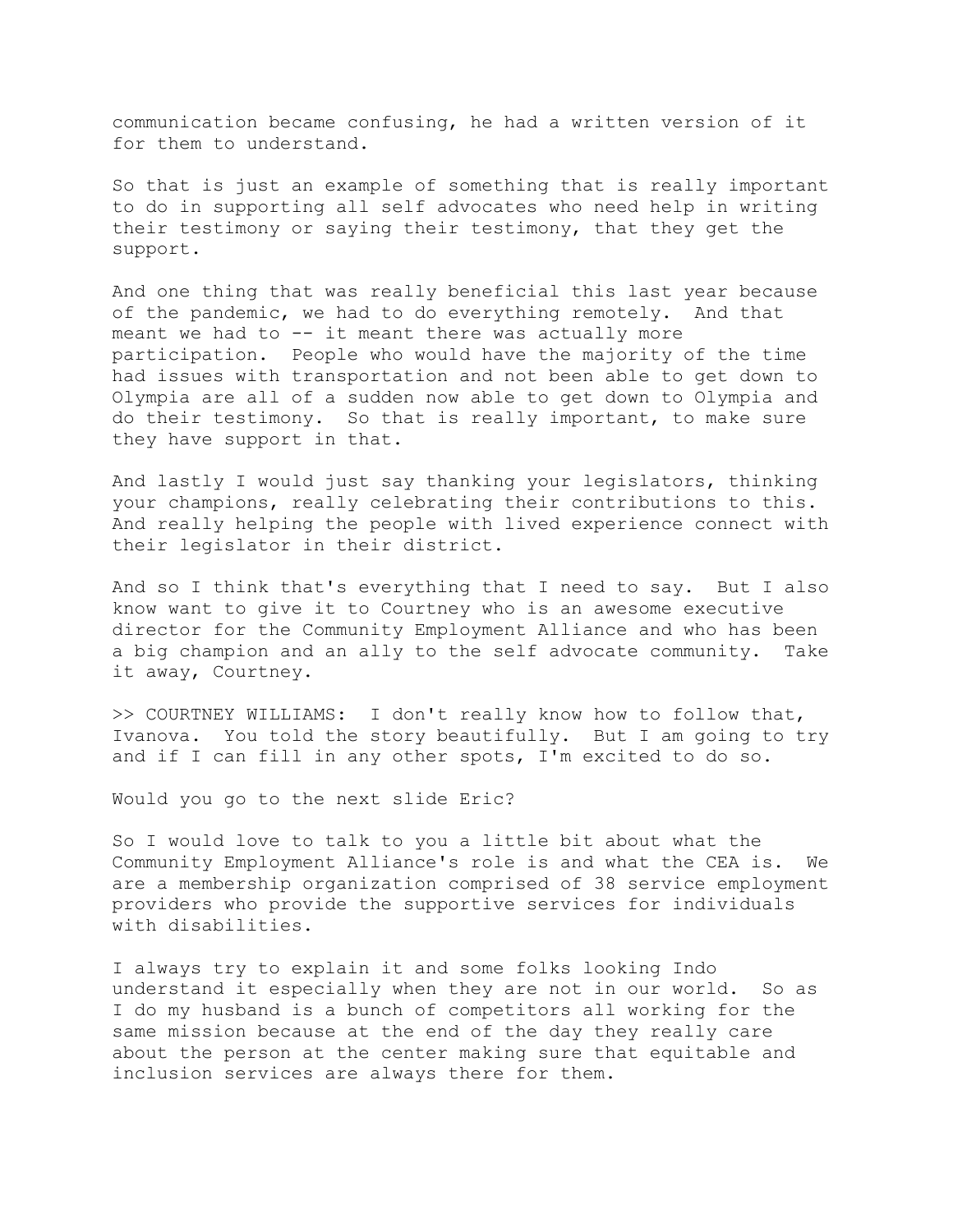This year the Community Employment Alliance got asked to champion the bill to eliminate subminimum wage. What that means is we are reached out to by our friends at the developmental disability Council and asked can you guys take the lead on this and rally the troops and really try to get this bill passed this time because as Ivanova mentioned before it didn't. There was a lot of ebbs and flows and the timing might not have been right.

So we came and decided that we were going to do this. And what I think is crucial, and if any other state who is on this call is wanting to do this, it is crucial to have self advocates lead this effort.

What that means is we have a legislative community as part of CEA, and we assign two self advocates, Ivanova being one, the other being John Lemus who was actually paid subminimum wage.

They told us what needs to happen to ensure this happens effectively this time.

So I want to acknowledge some of the folks in this room. I am not sure who or where you stand when it comes to eliminating subminimum wage. This is very personal and there is a lot of history that comes into play and there is a sense of security on both sides that could be impacted, and I want to say that I understand.

And I would really encourage at the end of this presentation we have our contact information, please reach out to us. We would love to be supportive to anyone that is needing to have the full picture. We welcome all conversations, there is no judgment. We just want to be helping our friends at the end of the day get a wage that they deserve, and that is at the very least minimumwage.

So our self advocates have lived this and a big part of what we did next is really trying to find the champion when it comes to the legislative component.

We found Senator Randall, Senator Emily Randall, and Representative [can't understand] to be those two individuals. And the big reason is everyone thinks Washington State is very liberal. The truth of the matter is we are actually very spread out. Out of the 39 counties in Washington there are 32 that are rural. So we are up against a lot to ensure this bill gets passed.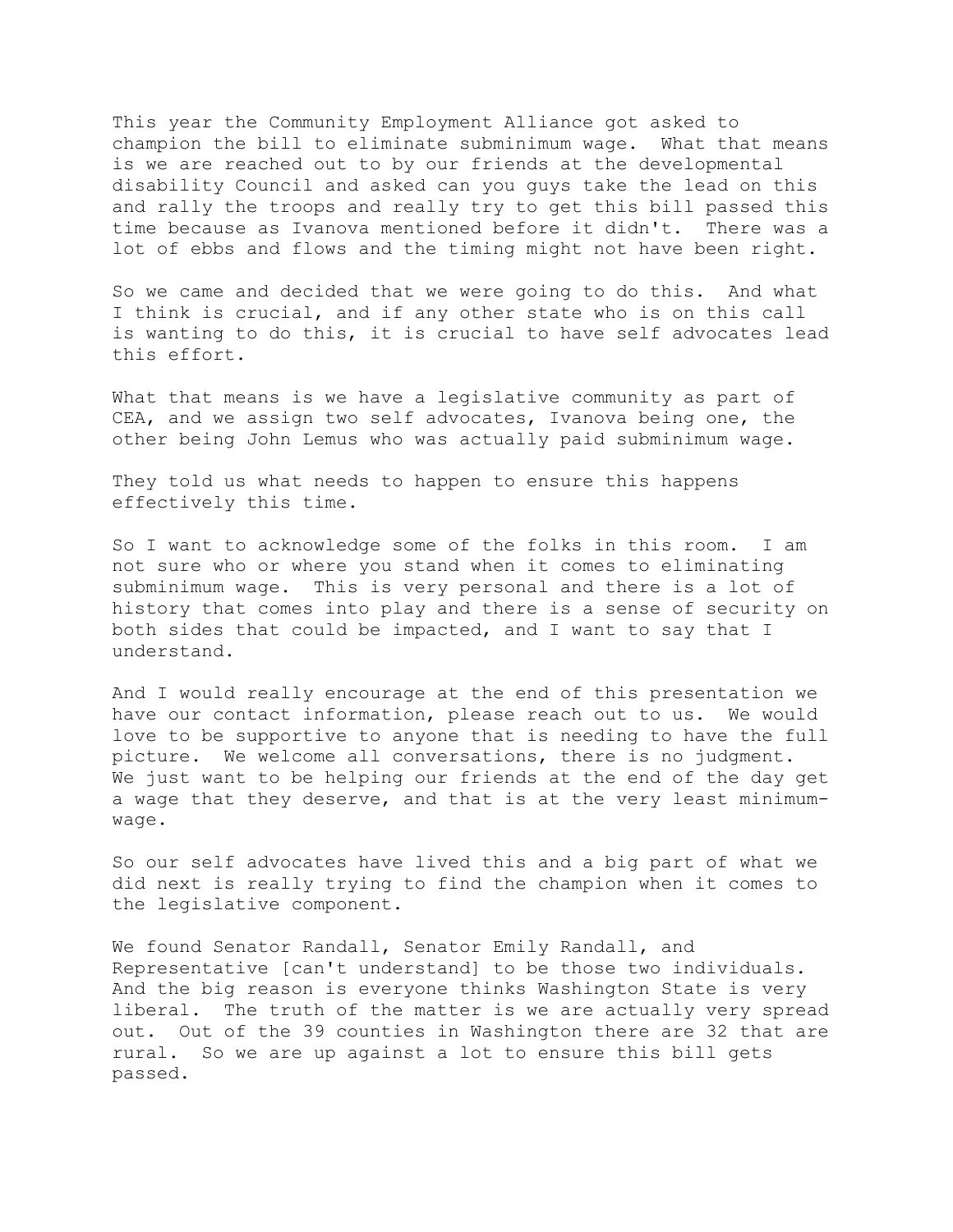More importantly our self advocates wanted to do their due diligence and to get this passed bipartisan. That was a huge deal because that shows that we really truly educated all parties involved on the why and the now.

So we did just that, really took our time, we are very strategic. And in the process of getting this bill passed, in the house it passed 47 with seven no's and in the Senate it passed 47 yeses, seven no's, in the house it passed a 75 yeses with 22 nos.

That was an extremely big deal. We also knew that the timing was right. Ivanova mentioned that previously when this bill was pushed it was very, very quickly pushed and there were not a lot of moving pieces identified. Therefore a lot of folks felt disconnected and not up to speed when it comes to all of the nuances.

We know we are in a pandemic. This is a real time to embrace this healthy change that everyone can benefit from. Helping communities recognize resources, we knew there was a declining trend of 14Cs being distributed. And Washington State there were less than 250, the majority on the east side of the state.

So we really knew how to isolate those resources and really work with legislators in that arena again all led by self advocates. When writing the legislation self advocates helped with this. It was critical that we put the transition period like the federal legislation as because we do not want folks to fall through the gaps.

This is not a punishment for anybody. This is not a punishment for employers who have paid some minimum-wage and it's not a punishment for families who have supported it. It is to really ensure that the focus is on the individual who needs that wage to be fair.

So we wanted to make sure that we are doing everything we could do not let anyone fall through the cracks.

We also knew that the training assistance being offered in the bill would be critical and really explained why and how that would work to families and communities. Our self advocates and our allies did an excellent job with that.

And another part of getting this to the finish line is really understanding the best practices. And Chris Brandt and Ivanova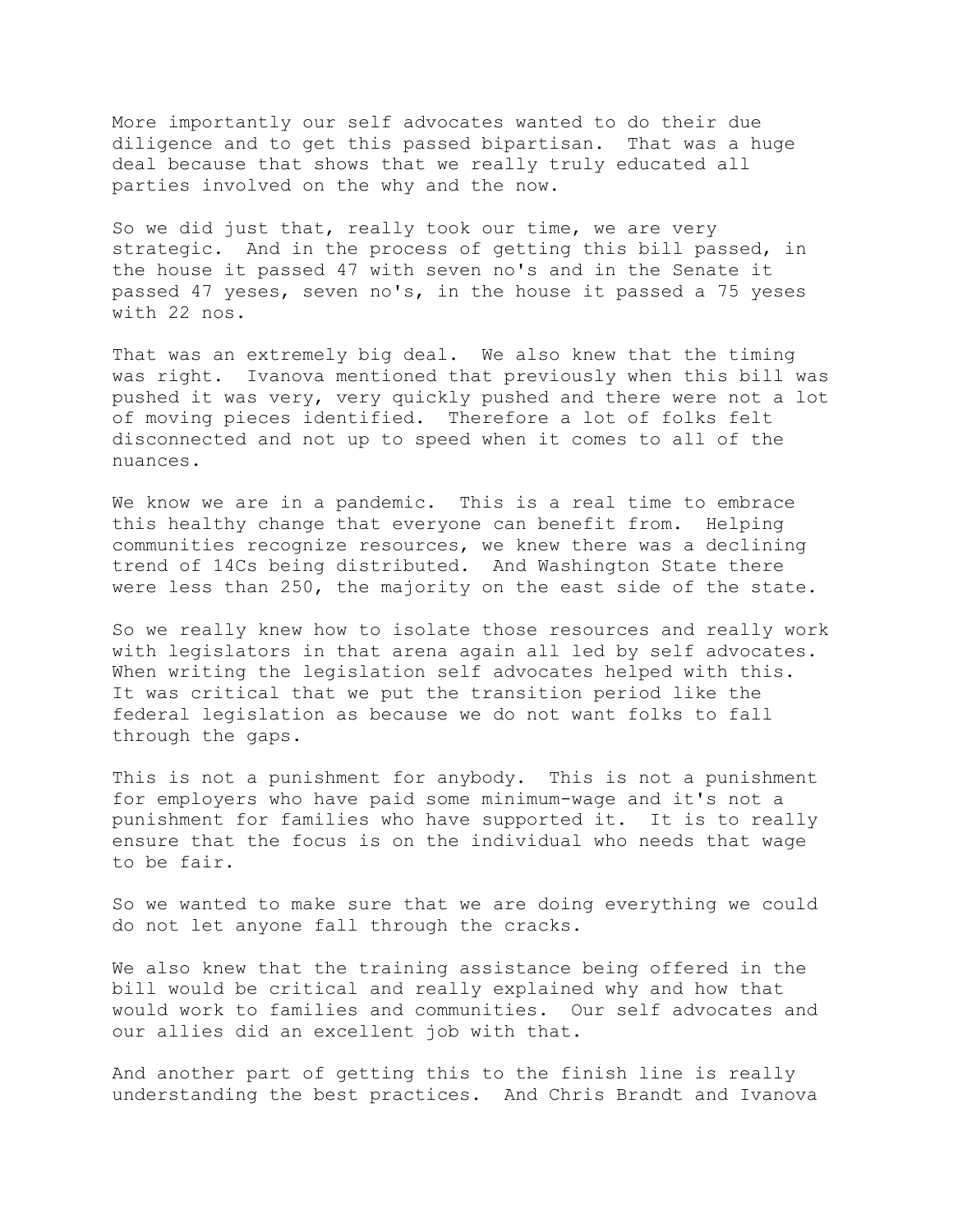mentioned this, but having all parties when it comes to the community lined up and ready to understand the complexities of services for individuals with disabilities, that means we have to talk to one another.

We tend to maybe silo in when it comes to our services when it comes to individuals with disabilities, but these are individuals that need all hands on deck. And so schools, the state, counties, providers, communities, families, advocates, we all really had to work together to understand the overall needs and individualize that support. So we did just that.

A critical part of our legislation that I think would be helpful to other states and other organizations and advocacy associations that may be wanting to do this is there is a fiscal note to our bill. It is small so I understand that we are in a pandemic and some state legislators -- they say they don't have the money.

It is 266,000 and it is designed to be a project based position through our state to really monitor and make sure the working certificate holders are transitioning in ways that are supportive so that communities, families, the individual never has to fall through the cracks and they always have their needs met.

At the end of the day if you look at the Department of Labor you will see that there is about 1200 organizations nationally that hold 14C certificates, there is 16,000 either being issued or pending, and those numbers ebb and flow and change.

That's not a lot, and if we think about that that is not a lot. You can also sort it and see what states.

And I would really encourage everyone to understand the state that is holding those certificates and really customize anything that could be beneficial to all parties involved with this legislation.

Look at other states that have done it. A lot of states did it prior to Washington, we are not the first, but be customized it to fit Washington because we knew the demographics of our communities.

So that is really what CEA's role was. We are the vehicle but the prime focus and the reason why we are successful is self advocates who had been subjected to this pay for so many years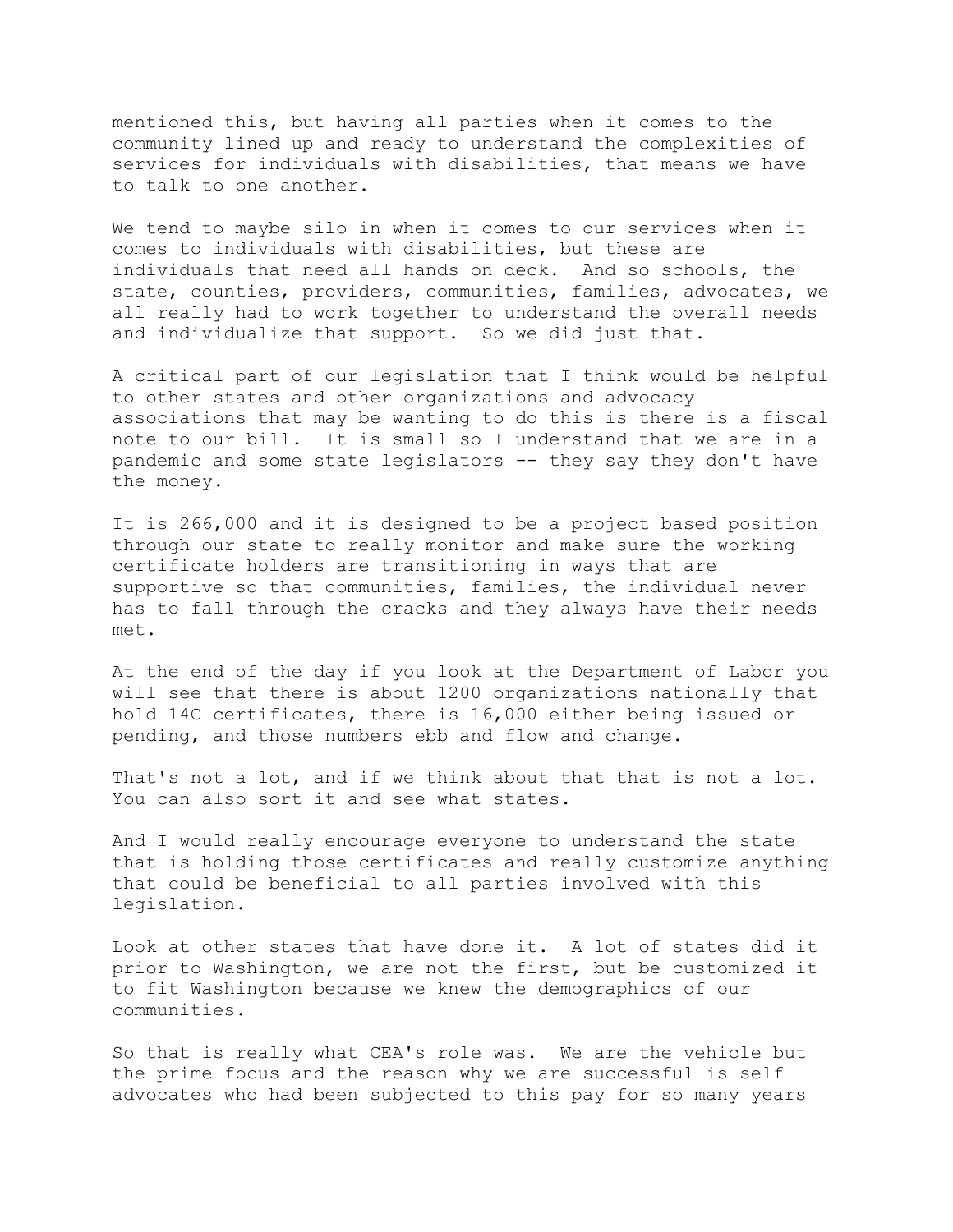told us it's time, and they did it in a way that no one else could have done it.

They have the emotional intelligence to look folks in the eyes who actually said no, you deserve some minimum-wage, to explain and educate. And I think that in itself is the most flawless part of our whole success in Washington state.

If you go to the next slide it has our contact information. I would really love for everyone to reach out to the Community Employment Alliance. I am a new Executive Director, I you just in time to work with this legislation and I am so excited that I did.

But we have organizations such as AtWork!, other organizations, work opportunities, and they have all gone through a transition period. And it is not easy.

But when you have associations like the Community Employment Alliance working together to ensure that providers feel that support and that communities and friends and allies feel that support, it's very possible.

So please let us know if you need anything, we would really love to have a conversation and again wherever you stand on the side of this issue, we would like to have that conversation to help educate and realize all of the nuances.

We know it's different everywhere and we are not saying our way is the way, but this way for Washington State was impactful. We really felt it this year.

Thank you.

>> ALICIA EPSTEIN: Thank you so much, that was wonderful Chris, Ivanova, and Courtney for sharing your perspective and what happened in Washington State.

Just a few quick takeaways. I think for each individual it is a different journey, a different experience. What works for one might not work for another, and is just really important to be able to identify the different challenges and to recognize what alliances you have, what partners you can collaborate with, and identify which state legislatures are the champions and to be able to work very closely with them as well as family.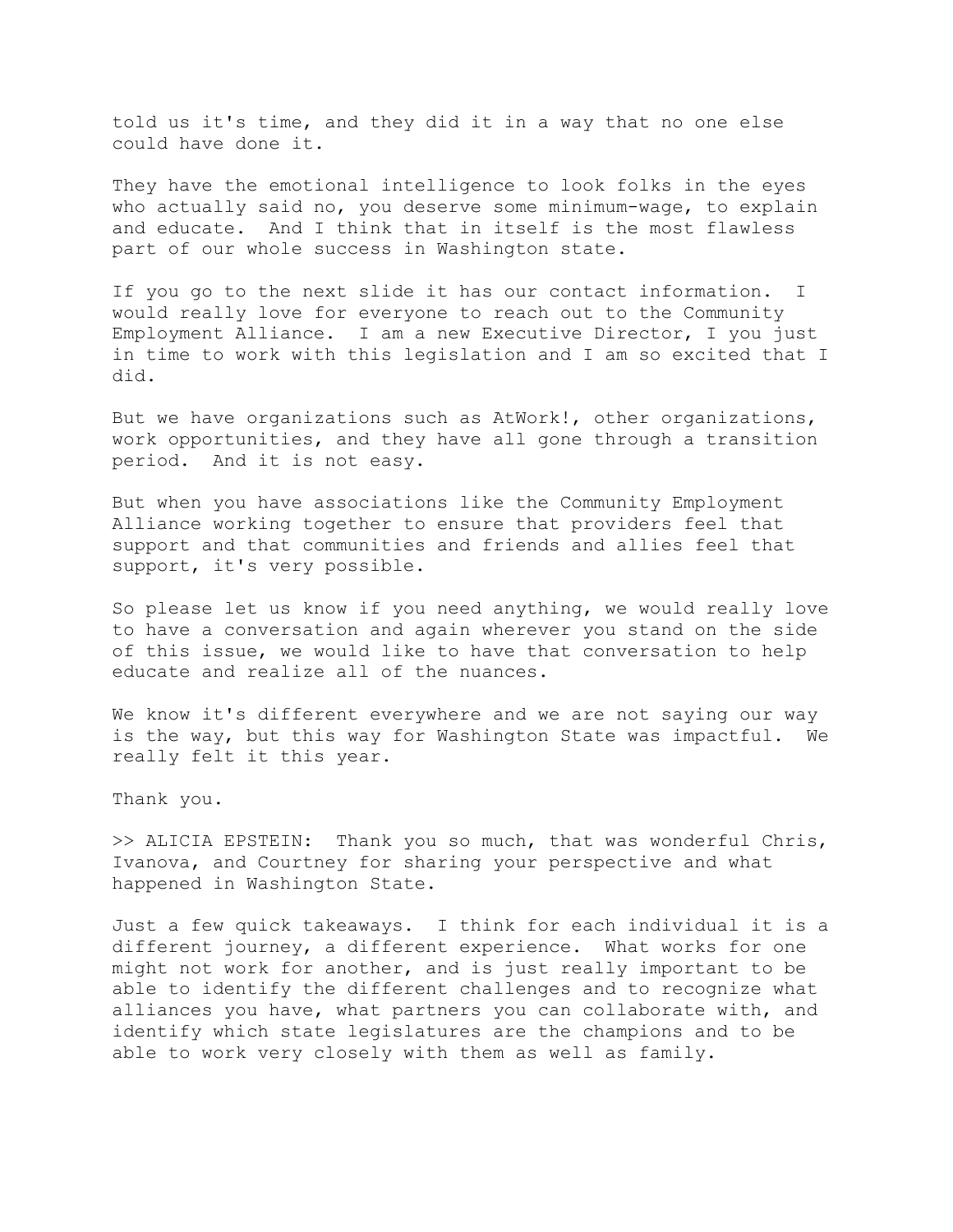And most importantly to really let it be led by the self advocates and let them lead that effort.

So before I wrap up and transition to the second panel, I just want to quickly say that there are current efforts being led by President Biden to be able to phase out 14C FLSA, and he has pledged several different ways within the federal agencies for them to be able to take the lead while Congress is in process of moving through the specific legislation.

The included funding in the Build Back Better act, BBB act, to be able to support the states to help them with transition from 14C to competitive integrated employment.

From the most recent version that is available on the house committee of education and labor, about \$300 million will be available, and I know earlier today there was new information, a new update for the framework.

Untrained to look for that information but I am happy to share anything as we go through it.

The second thing is that earlier last month the US AbilityOne commission published a proposed rule to phase out 14C certificates on the AbilityOne contracts. Proposed comments close November 12, so if anyone has not seen the Federal Register I would encourage you to look there and submit comments.

And with that I want to wrap up and give everyone -- we are just going to have a one minute break and then we will transition to the second panel, and again thank you so much to the first panel for sharing your perspective and your personal experience. It is highly valued and very inspiring, so thank you.

I am going to pass this over to Alex.

>> ALEXANDRA BENNEWITH: Great. Thank you Alicia. I think we have a one minute break but I will just be talking for a little bit and we can get started.

Thank you everyone on the first panel, that was really interesting and great information for everyone on the call here.

Let me just quickly introduce myself. I put that in the chat. I am Alex Bennewith, VP of United Spinal association which is an association that assists individuals with physical disabilities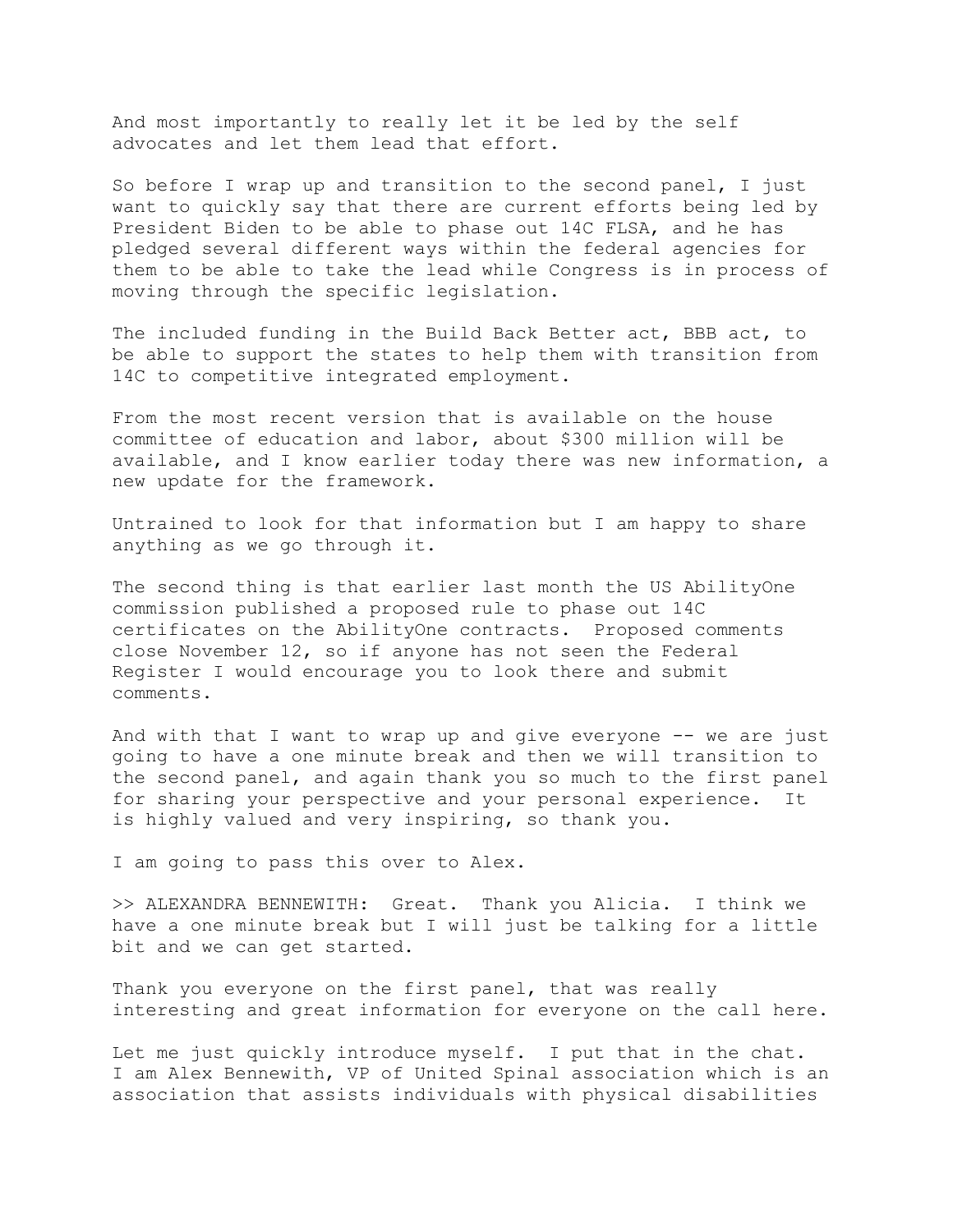across the country. We obviously work on advocacy and education and resources for people with all types of physical disabilities, so it keeps us busy.

And I'm very happy to be here to talk with our panelists for panel 2, and I will just frame the panel a little bit and then introduce our wonderful panelists and we will get right into the conversation.

Each one of our panelists have individual expertise which is really interesting to share for everyone. So why don't we get started.

I want to different the discussion a little bit first. We all know that Covid has impacted all of us and we have all had to adjust to this new virtual world we are living in.

Covid has shown a light on the challenges the disability community have been facing for decades. Technology enables many of us to work remotely, learn virtually, with health care providers, and connect with loved ones. And with more Americans staying at home and working from home due to the Covid pandemic, much of our lives have been redirected online.

Broadband connectivity has become a vital tool for engaging with the world and engaging in work, and we cannot go backwards.

This panel will be addressing three important issues impacting employment challenges for people with disabilities. Attitudinal and technology barriers for remote workers with disabilities, as well as the impacts Covid has had on the workforce specifically people with disabilities.

And to give you some context here, according to the centers for disease control and prevention one in four Americans has some type of disability, so that is 61 million adults in the United States.

And interestingly according to a pew research Center study just from a few years ago, adults who report having a disability are less likely to have multiple devices that enable them to go online to do work and to do other things.

One in four disabled adults say they have high-speed Internet at home, smartphone, a desktop, or a laptop computer and a tablet.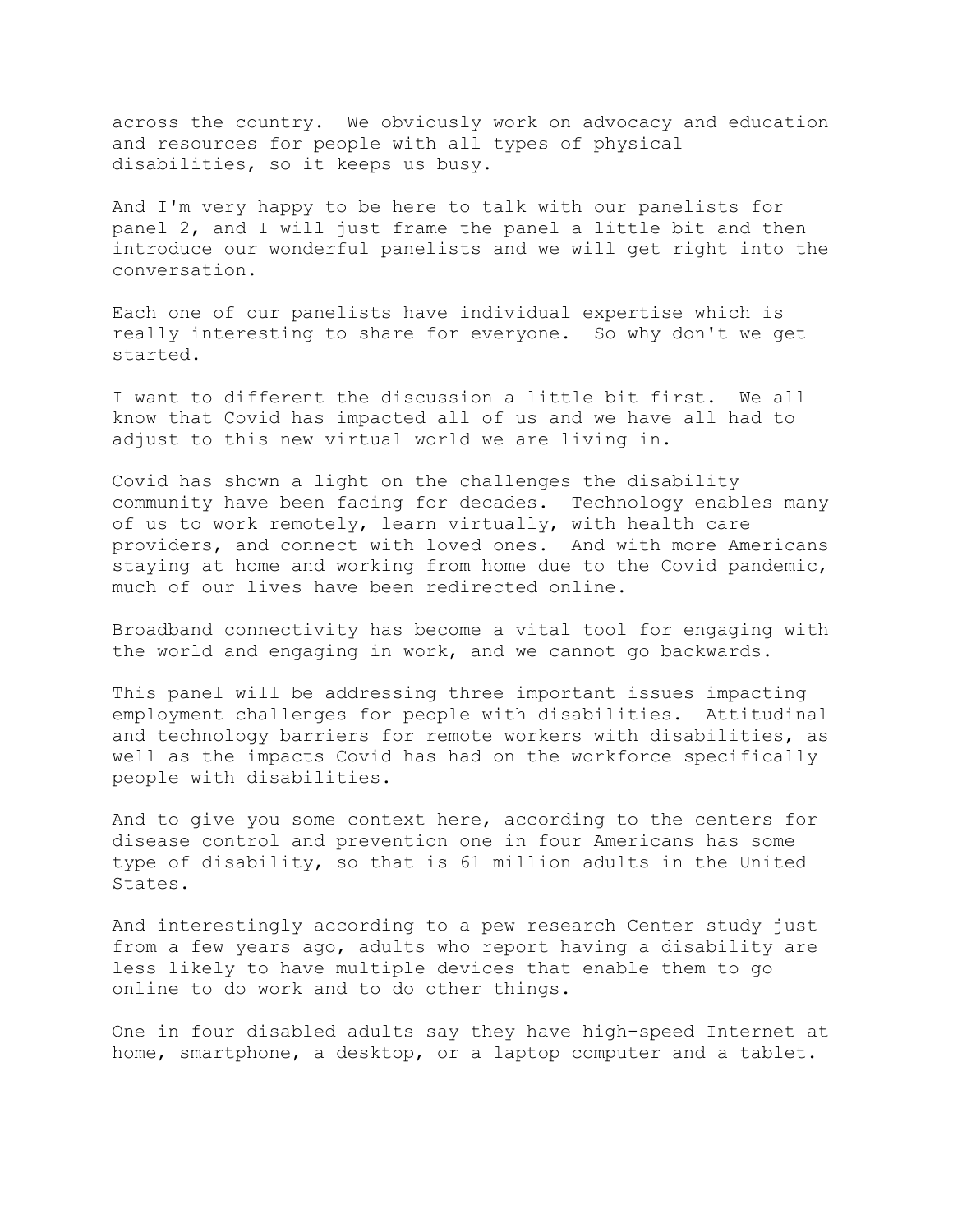Obviously this is not enough considering we know there are 61 million people in the disabled -- in the disability community, and many of us obviously want to work, want to find opportunities to work. And we will go through some of those things in the next couple of minutes.

So why don't I just introduce briefly the panelists and I really want them to talk about their own experiences and their background so that you don't have to listen to me.

So really happy to introduce Michaela Devins, she is the interim director of our tech Access initiative and a mental health counselor at United Spinal association. She has been a quadriplegic for 11 years. She attended grad school at the University of Pennsylvania in Philadelphia and completed her Masters of air in professional mental health counseling.

She now works at an outpatient mental health facility in Center City Philadelphia, and wants -- and was previously and now she works in the Boston area, and she is working toward getting her licensure and hope to someday build a private practice that will specifically cater to the mental health needs of people with disabilities, which is wonderful.

Nelly Nieblas will be speaking as well. She is the manager of policy, adversity, and engagement at RespectAbility which is a nonprofit organization fighting stigmas so that people with disabilities can fully participate in all aspects of the community, and she has some key experience with a lot of her work in the state of California that I would love her to highlight as we get into her talking about her experiences and we look forward to hearing from her.

Wade Wingler is the vice president of Easterseals crossroads and provides a wide variety of quality innovative services to people with disabilities and their families. He has been working there for decades, wait I think you told me it was over 30 years of something which is amazing, and obviously he has a host of certifications and expertise in assistive technology including teaching classes at Indiana University on disability, accessibility, and technology.

So instead of me just saying that I would love each of them to speak for themselves about their issues.

I'm going to start off with Michaela. Thank you Michaela for joining, I would love to hear about some of your challenges,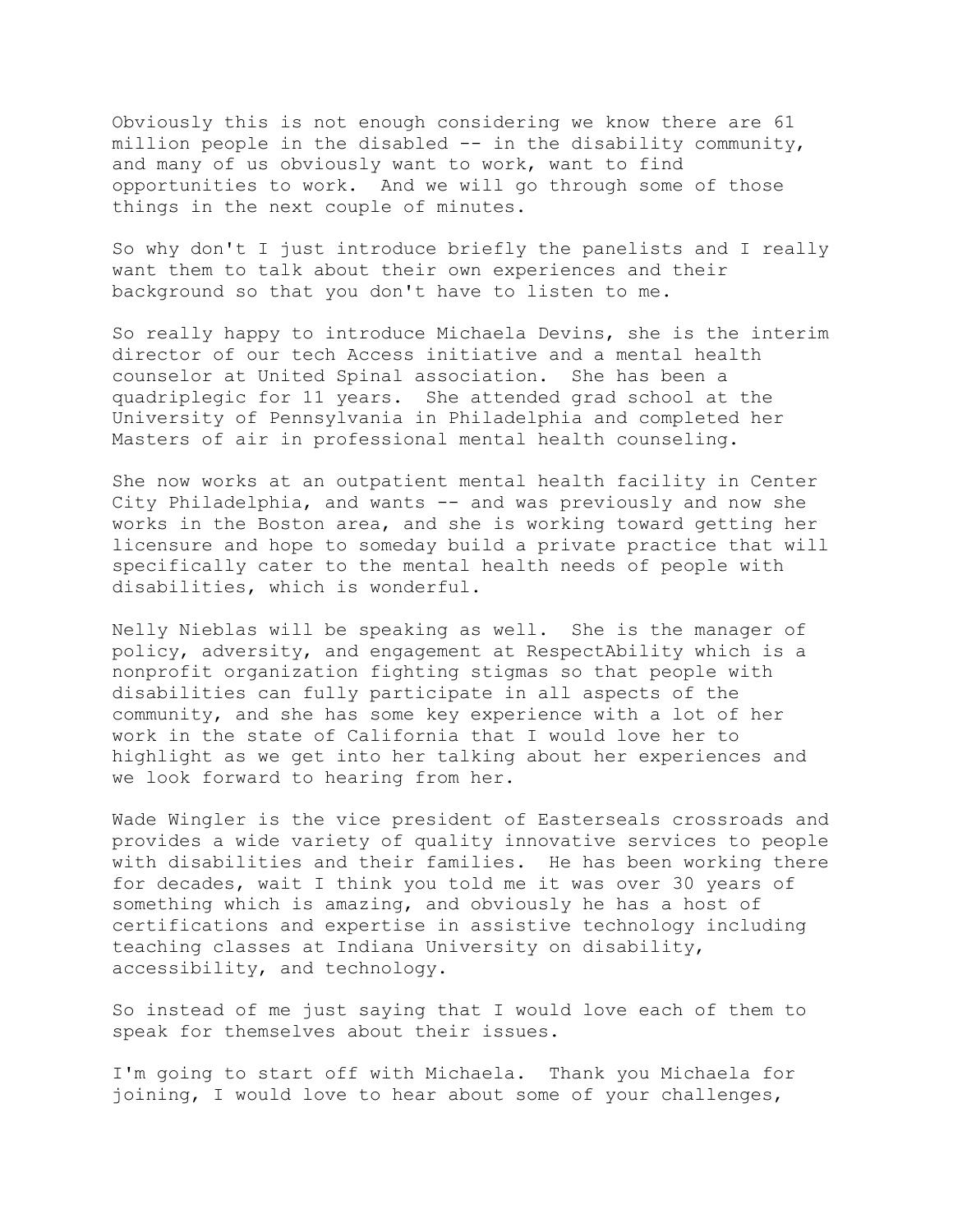attitudinal, technological issues that you have had to face looking at employment, finding employment, etc. So over to you Michaela.

>> MICHAELA DEVINS: Absolutely, thank you so much for introducing me. Like you said I have been a quadriplegic for a little over 11 years and in that time I started out in education, and I remember my first experiences with applying for jobs.

Really wasn't sure what was possible for me. But I was having a moment where for the first time in the few years since I had been injured I was starting to take some pride in my identity as a disabled person.

And realizing the ways in which it caused me to grow and to be an innovator and to think critically and the way it deepened my empathy and my organizational skills.

So I was starting to realize all of the ways that I had grown and become potentially a better candidate because of my disability.

So I think a little naïvely I would include that on my cover letters. And I wasn't getting any interviews. Zero.

I had a really good GPA, I had experience as a tutor, so I was really confused. I couldn't understand why no one wanted to hire me.

I had a conversation with someone about it and they said well, maybe think about just taking this part out of your cover letter that discloses your disability. And I was a little offended by that it first, but then I thought okay. I took it out and I started getting interviews.

So I share this as a premise to the idea that I think the biggest barrier that I face as someone with a disability who tries to access work are the attitudinal barriers. The idea that people with disabilities aren't hirable, that we need too much or that the accommodations are too difficult. That is the biggest barrier I face.

I found it much easier to access accommodations and to overcome that barrier of attitude in the education space in the sense of being a student going back to grad school.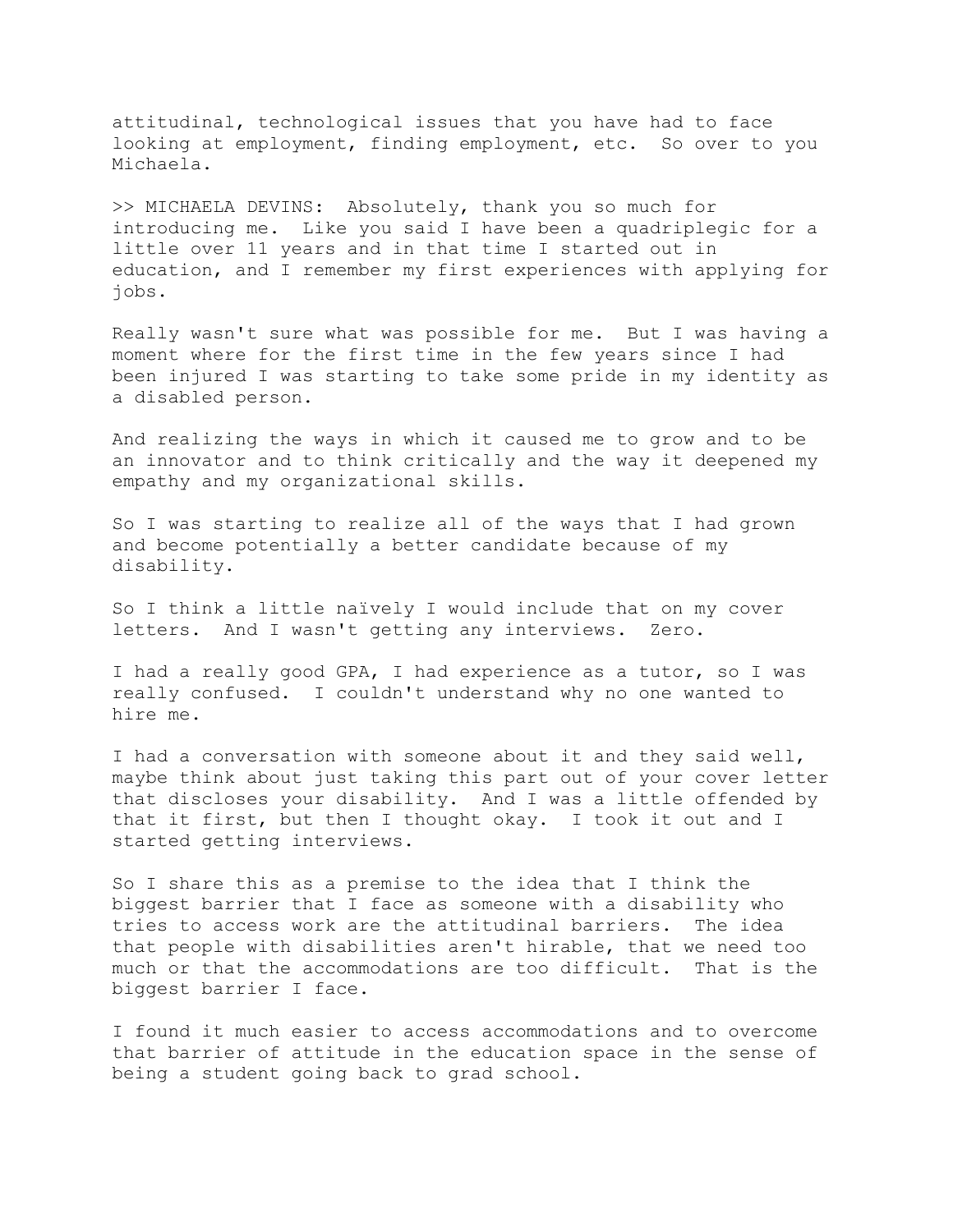But then again trying to enter the workforce after grad school, going to interviews to be a mental health counselor, I went to in person interviews were I noticed people's faces shift as soon as they saw me. I have a very visible apparent disability. I use a power wheelchair. And I felt from that moment that I had already been written off and they are going to listen to what I wanted to say.

Even though from my resume and cover letter they had decided that I was a potentially good candidate.

So that process was really disheartening and it was a lesson in perseverance. And I found that the job environments where I was welcomed and where my experience in my perspective was seen as a strength, those are environments that I wanted to be in. And that first job in Center City Philadelphia that Alex mentioned, I was valued and accommodations were not seen as an issue.

And I really brought something to that space with my perspective because I was the only wheelchair user in the entire office.

And it also brought a lot of the therapy space and my work with clients, and continues to there is a shared understanding when clients come into my office and see me for the first time that oh, she has been through something too. She gets it. There is almost an immediate building of rapport and trust and I find it much easier to connect with people because of that.

When people come into the mental health clinic for sometimes their very first experience with therapy, it's really intimidating and you are in a very difficult place. And the visual reminder that I have been through difficult things is a real asset to my work as a mental health counselor.

>> ALEXANDRA BENNEWITH: I'm going to ask you a question about that Michaela. You said you have another job and you have said how welcoming they are to you and understanding regarding accommodations, but you explained an interesting story about getting some of those accommodations. Could you share that with the audience?

>> MICHAELA DEVINS: Yes, absolutely. And I will actually start by rewinding a little bit to my job search before I landed the role I am in now.

I was offered a position at a different organization and was ready to take it. I actually agreed and signed a contract.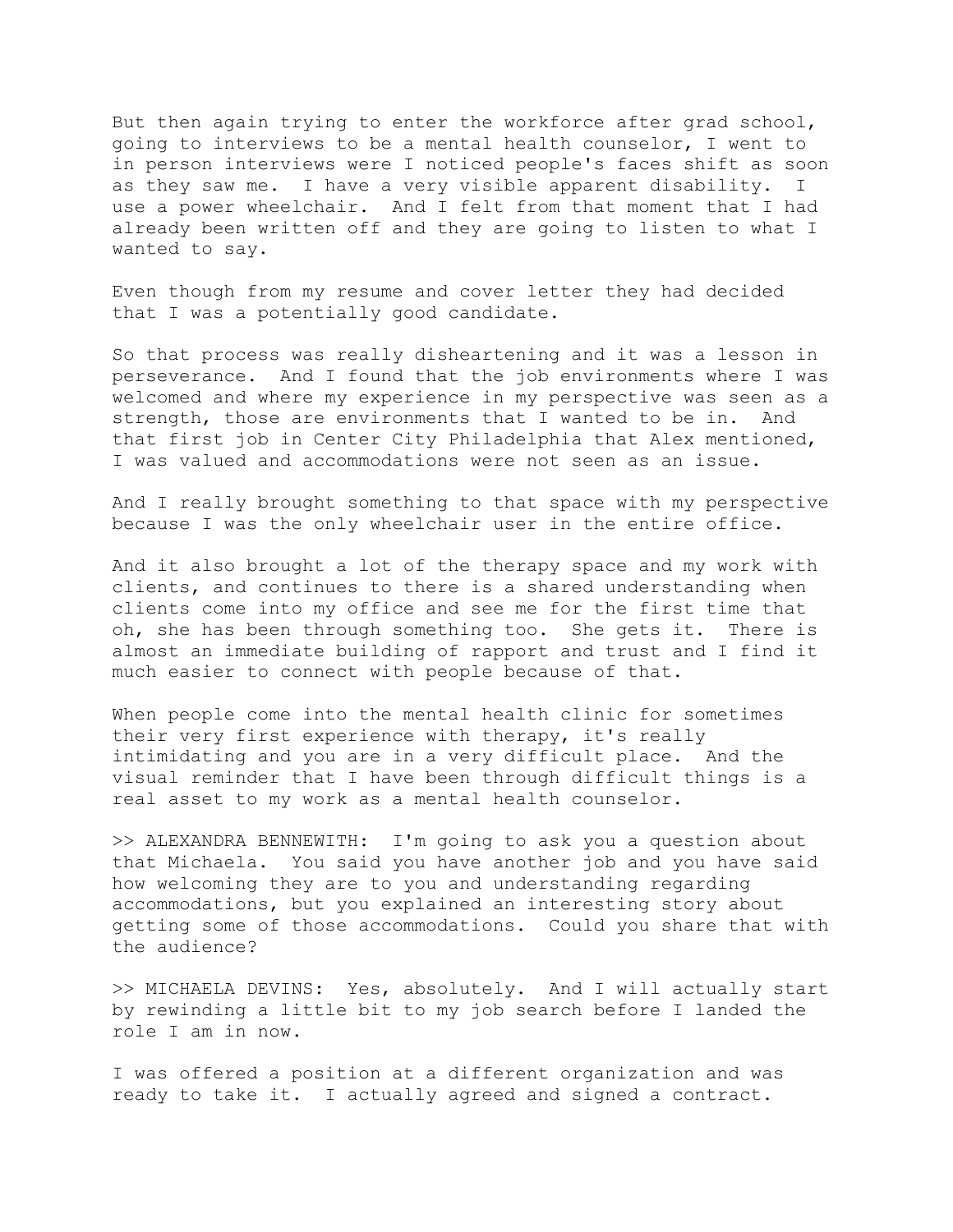And then I disclosed to them, because one of the interesting things about Covid and doing job interviews virtually is that you probably can't tell from this vantage point that I am a wheelchair user and that I am disabled.

So for the first time in my life I have the option of not disclosing my disability until I was offered a job.

That changed things a little bit. I was offered a job at this previous organization, and then I disclosed that I am a quadriplegic wheelchair user and here are the accommodations that I need.

All of a sudden they are dragging their feet. I felt that they were being purposely obtuse about understanding the accommodations that I was asking for.

And I decided after some conversations with my husband and friends and some real soul-searching that I did not want to work with this organization. It was a clear indicator to me that they didn't really value me as an employee.

So fast forward to the job that I am in now, I am so glad I declined that other offer because as Alex mentioned it is an extremely supportive environment. Any accommodation I ask for, they immediately if not agree then open a conversation about it where they really want to understand what I need.

Even within that though which is I think the point that Alex was wanting me to get to, it is still difficult sometimes because accommodations are so personal. And so specific to each individual.

It's hard to know sometimes what to ask for, went to ask for it, and how to ask.

So I think employers can really step in and say I have noticed you are having an issue with X, Y or Z, how can I accommodate you, what about this, what about that, right? So not putting the onus on the disabled person all of the time to figure out when to asking how to ask and what do ask for.

I am issued a work laptop and they wanted me to come pick it up, and transportation has been an issue for me in the Boston area. It's been really difficult for me to navigate. So I was bending over backwards trying to figure out how to get to this place to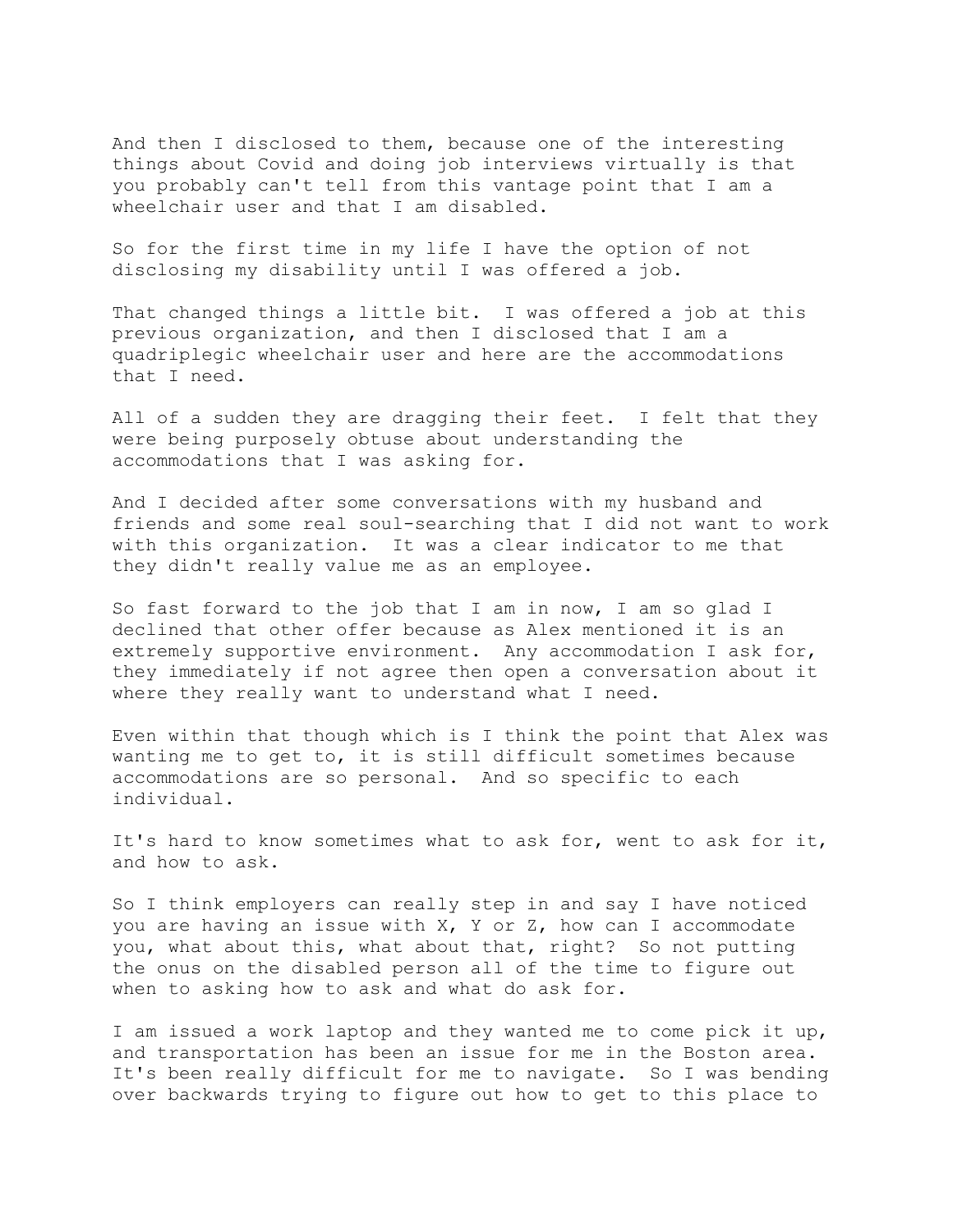pick up the laptop 40 minutes away. And by the way I work remotely in this position.

And there were emails back and forth about when can you pick it up. That went on for a couple of months. Until finally someone stepped in and said you know, would you like us to mail it to you? And I said yes, that would be so much easier.

A very simple accommodation that probably I could've asked for or it could have been offered much earlier. It would have saved everyone a lot of time and effort.

But that's the dance, right? And so employers I think can really step in and make that happen. And that was someone on the HR side of things that said why don't we just send it to you. And that is something that I am sort of consistently navigating around.

>> ALEXANDRA BENNEWITH: Absolutely, and before we go over to Nelly I wanted to address briefly your role as a mental health counselor and how important that is been for people with disabilities and for everyone as we have been dealing with this pandemic. The whole shift towards being at home more or being out of work or whatever it is. I would love you to address that in the context of work too, the need of support for people.

>> MICHAELA DEVINS: Absolutely. So not only is there a wonderful option for me to be able to work remotely, and that gives me access to work that I would necessarily have otherwise. It has been beneficial to many of my clients.

Single parents who are trying to juggle their work and their kids' schedule. Folks that find it difficult to access transportation like I do. I have had really great success with having people consistently make their appointments, whereas before when I was seeing people in person I had a lot of noshows, I have a lot of cancellations.

And so ideally I think we move forward with a hybrid model. Telehealth is a reasonable accommodation, not just for disabled folks but for everyone.

>> ALEXANDRA BENNEWITH: Absolutely.

>> MICHAELA DEVINS: We have seen that in this pandemic and it is essential that it continues.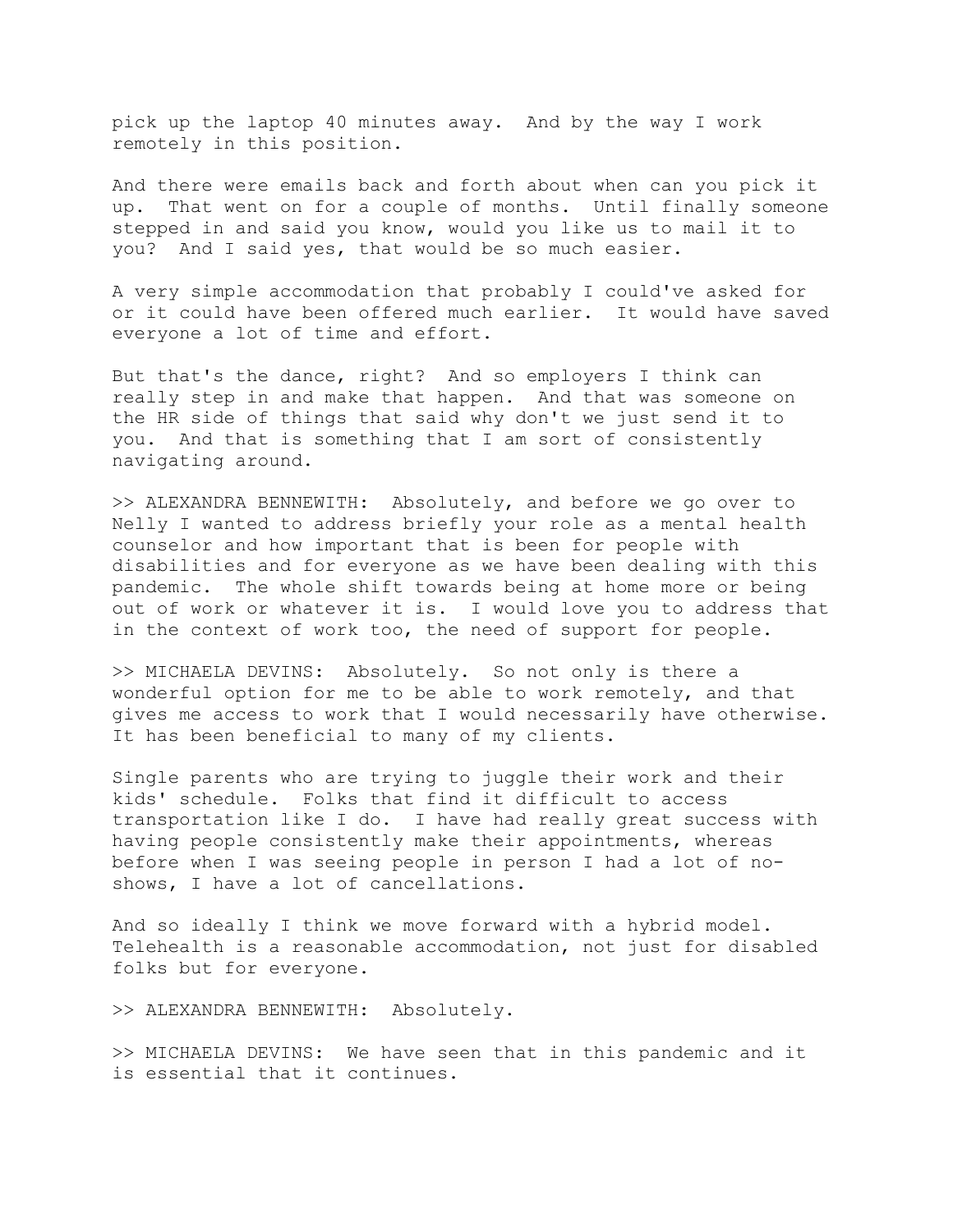>> ALEXANDRA BENNEWITH: Thank you so much Michaela, really important. And obviously we support access to telehealth and to be able to work in excess telehealth, people need broadband and that is another related issue that I know [can't understand] has been active on and I know other groups in this space have been doing as well.

Thank you Michaela. I wanted to hand it over to Nelly Nieblas, and I didn't go into specifics about the fact that you were appointed legislation and public information manager at the California State Council on developmental disabilities by Governor Jerry Brown among many other things in California.

So Nelly, please talk a little bit about some of the challenges that you have faced. And I know you can speak specifically about transition, youth transition issues and accommodation issues from your perspective. I would love to hear that.

You just need to take yourself off mute.

>> NELLY NIEBLAS: All right, thank you Alex. Yes, I can actually speak to being a congressional staffer. That was my actual job right out of college. I was a Congressional Hispanic Caucus fellow which allowed me to work for the Congressional Hispanic Caucus, and also Congressman Cesar Rodriguez.

And one of the key things besides the monumental moving from California to Washington DC and learning all of the intricate transportation ins and outs and accommodations, one of the key things that I had to advocate for was for my voice to text software and also a screen reader.

For them I was the first fellow that they have ever had to deal with that at accommodations. And back then, back in the early 2000s, it was just a shock. And it is still a shock. I still hear that people are still battling for having informational technology infrastructure just as basic as having a camera to be able to have zoom meetings.

Back when I was working training and onboarding was not provided on how to use the technology that I was given. And at school before transitioning into the workforce that training and transition did not happen. So I was on my own and I was the one had to detail this is the type of program I want, this is the type of RAM the computer needs. All of the specs were left up to me and it was left up to me to dictate how the accommodations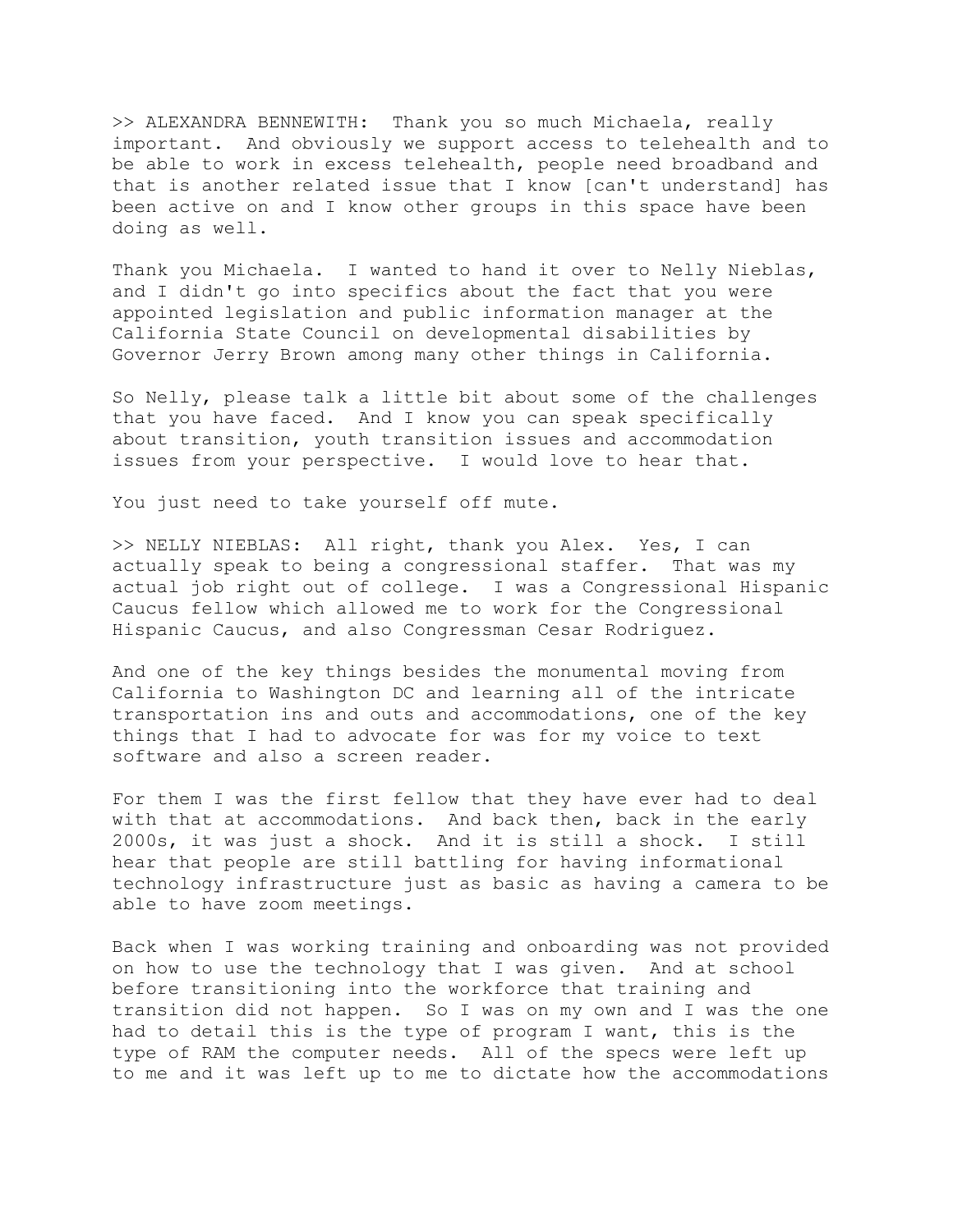were supposed to be accommodated. There was no coordinator or specialist available to actually assess what my needs were.

So let's just say my early 20s was a lot of this is what I need, this is what I want, and expecting no one to be there when I first arrived. A lot of my 20s.

As I moved forward I actually had to make my HR person my team member. And most of the time with HR specialists it was kind of like well, I have never had a person with a disability be hired at this level. That speaks to the kind of jobs I was pursuing which were high level executive administrative level jobs that most people don't expect people with disabilities to have, much less a Person of Color with a disability to have.

I would sit them down and say we are art team here. This is what I need. This is so I can get it and give you the resource you can call to get the specs. And after that they asked me to do trainings on how to speak to people with disabilities when they are hired and when they are asked the uncomfortable question of what kind of accommodations will you need to.

So I had to become the teacher in the process of also learning my professional role. You know, later on I was fortunate enough to go to the Harvard Kennedy school, and in that process accommodations were given.

Some of the expectations are actually uplifted and said okay, this is what you are expecting, let's give you everything you need from a screen reader to speech to text to extended time on tests. And I was like did I enter the twilight zone here? Because when I came back, when I came out of Harvard I expected things to be equally the same. But it did. Again it was on me, had to work as a team with HR, I had to be very sure not to come across as angry and be very receptive because there is a fear that people with disabilities need accommodations are going to bite your head off.

No we are not, we are actually trying to work with you as a team.

And I was fortunate enough to be appointed by Governor Jerry Brown, and I worked for the Council on developmental disabilities on youth transition programs as well as Medi-Cal coverage for youth.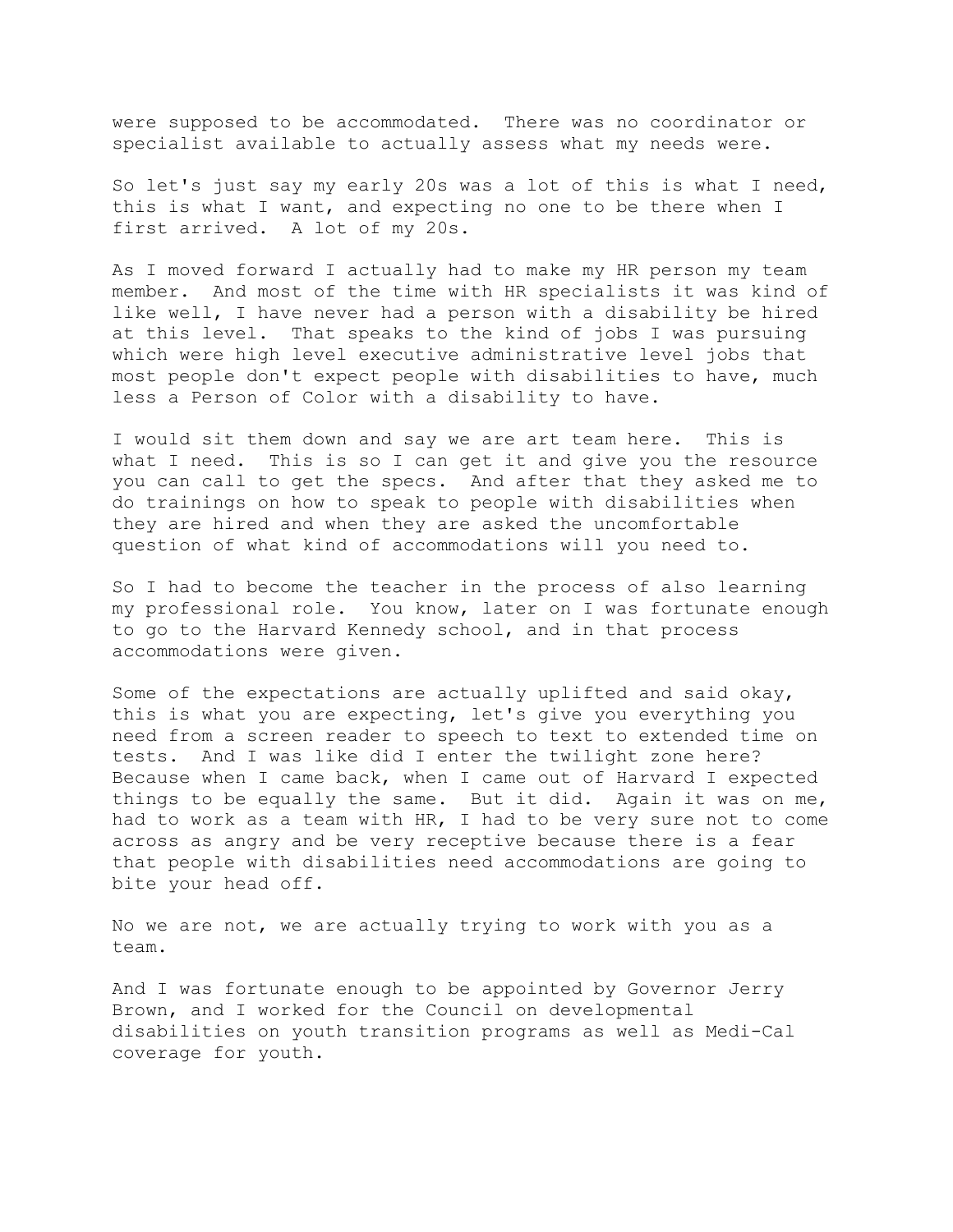And a lot of that work was focused on trying to get people with disabilities who wanted to work, whether out of high school or into college, the right accommodations needed, funding for the transition services needed for people with disabilities, of all disabilities, not just intellectual and developmental, to be able to have that access and the assessments.

One of the biggest bills I was proud of was requiring the superintendent of schools to actually require teachers to have basic understanding of what the signs are of a child having dyslexia. That was particularly special to me as a person with dyslexia on top of having this physical disability.

So that particular gem required it in state law or teachers to actually be aware of what the signs are of dyslexia and what to do after. So that was one of the proudest accomplishments of my tenure there.

But now I am with RespectAbility and I'm working on employment policy as well as educational policy to make it more equitable for people with disabilities, and one of my proudest projects is [can't understand] across the state of California to address barriers to employment and working with state actors as well as nonprofits and advocates to actually address what legislative barriers people face in getting funding for accessible accommodations as well as actual having barriers between agencies come down so they talk to each other.

One agency might specialize in helping people with disabilities. Another agency might help with people who are coming out of corrections. But the overlap of people being in corrections and possibly having disabilities, that link doesn't happen unless organizations and people say you should be talking to each other and this is what you have in common and we are happy to help.

>> ALEXANDRA BENNEWITH: That's wonderful, so valuable what you are doing. And I am asking this question on purpose, I have a point.

So how long have you been working on this issue in California?

>> NELLY NIEBLAS: If you were to ask me honestly, apart from my current job it would have been 15 years. 15 years of working --

>> ALEXANDRA BENNEWITH: 15 years on convening and trying to get agencies to work together and trying to communicate better and explaining all of the challenges. That's a lot of time. And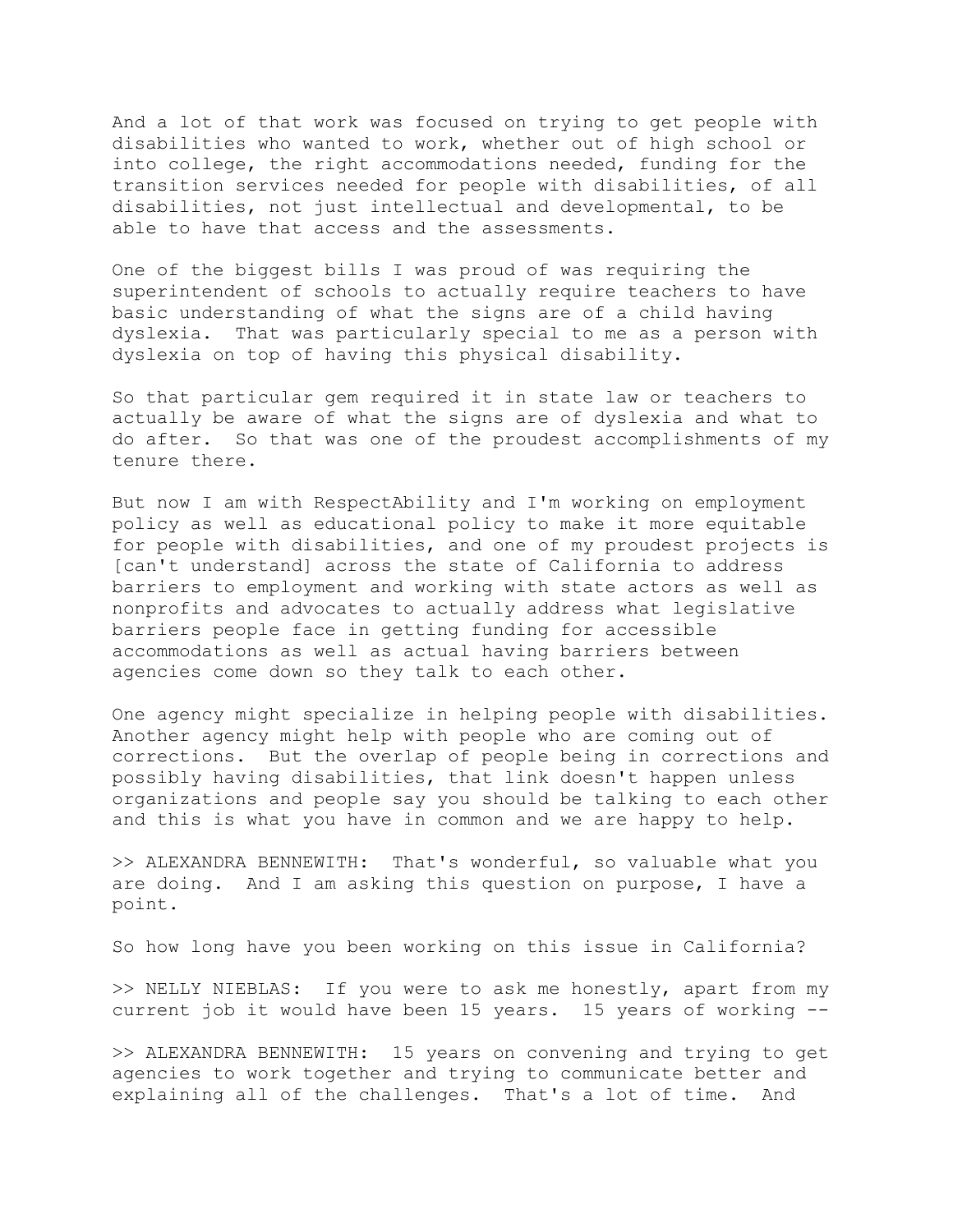that is one state. It's a big state but it's one state. There are 49 other states.

So my point is for a congressional staff on the phone year, on the video here, we need to do more. We need to do better. And I do want -- if there is anything else Nelly that you wanted to highlight as I transition over to Wade's, but I did want to make that point.

You are doing all of this great work but again it is one state. So we need to look at this differently and I know the first panel addressed legislation that we can get passed and other things.

But is there anything else you would like to highlight related to college funding or anything like that that I know we talked about before?

>> NELLY NIEBLAS: The workforce innovation and opportunity act is one of the key funding streams for employment for people who are from disadvantaged backgrounds.

My whole advocacy or point of policy would be to actually bring funding streams together from colleges, universities, and community colleges that work with people with disabilities to work with these programs so they can build off of each other's assessments and equipment so that when the person wants to work into a job that [can't understand] is offering, the onboarding is much easier.

So having funding streams that are coordinated and also having those two entities talk to each other so the person who was actually being employed has all of the accommodations they need.

>> ALEXANDRA BENNEWITH: Absolutely, excellent point Nelly. Thank you for highlighting that.

I'm going to go over two Wade. Thank you Nelly.

Wade how many years hasn't been that you have been at Easterseals?

>> WADE WINGLER: Alex, 28. Almost 30.

>> ALEXANDRA BENNEWITH: I gave you too many years. Sorry. It is decades. It is decades. And really you have heard from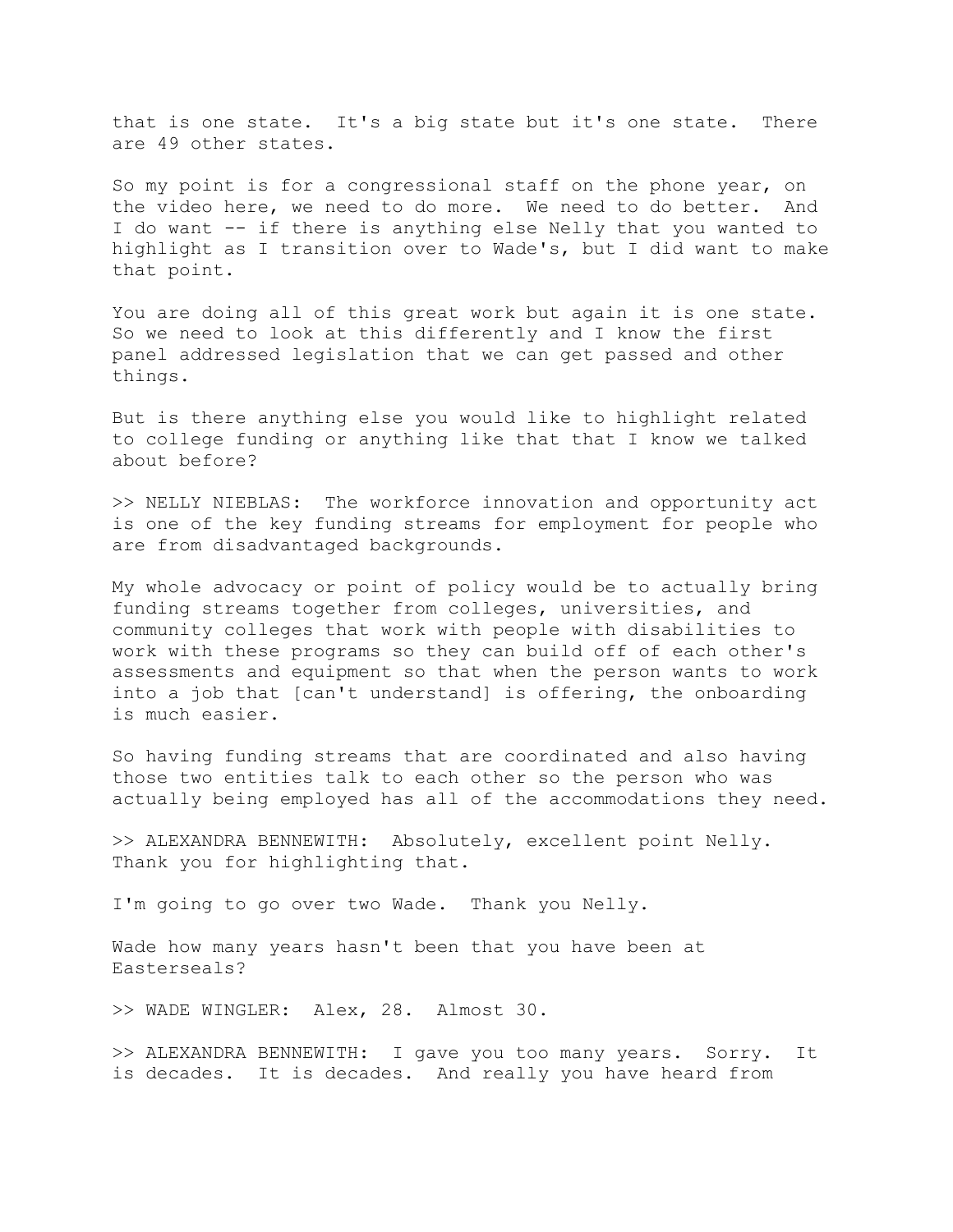Nelly, you heard from Michaela about all of the personal challenges they have had to face and that is just two people.

We have 61 million people potentially out there, right?

Tell us a little bit about what you do in more detail obviously and some of the things you have had to do with and trying to match people to the right technology in the right accommodations.

>> WADE WINGLER: Absolutely, and Alex thank you for hosting, and Nelly and Michaela, thanks for your stories. Not only are those some important accomplishments but the challenges you are outlining sound familiar to me both the historical ones and the more recent ones. That rings true so thank you for sharing those stories.

Me, first and foremost I'm a husband and dad, of got three great kids. I am vice president at Easterseals crossroads which I oversee about half of our organization service line and that includes our assistive technology programs and although I have done a number of universities I still currently teach at Purdue here in Indiana and that class is fun because I get to teach K-12 educators about how to make the curriculum more accessible to kids with disabilities from universal design and assistive technology perspectives.

So it's fun because I get to see the system with Littles up through folks who are working in the aging process.

I work out of the Indianapolis affiliate for Easterseals, Easterseals crossroads. We are a pretty broad organization and we do services for all leeches and we do things like you might expect like physical therapy and speech therapy, job placement for individual disabilities, Autism services, community day supports.

Today I want to hone in on the assistive technology aspect of what we do.

We have a 30+-year-old clinical assistive technology program and what that means for us at least is we are in the nuts and bolts and the nitty-gritty of the job accommodation process all the time.

So both Nelly and Michaela alluded to the fact that something people don't know what they don't know when it comes to the job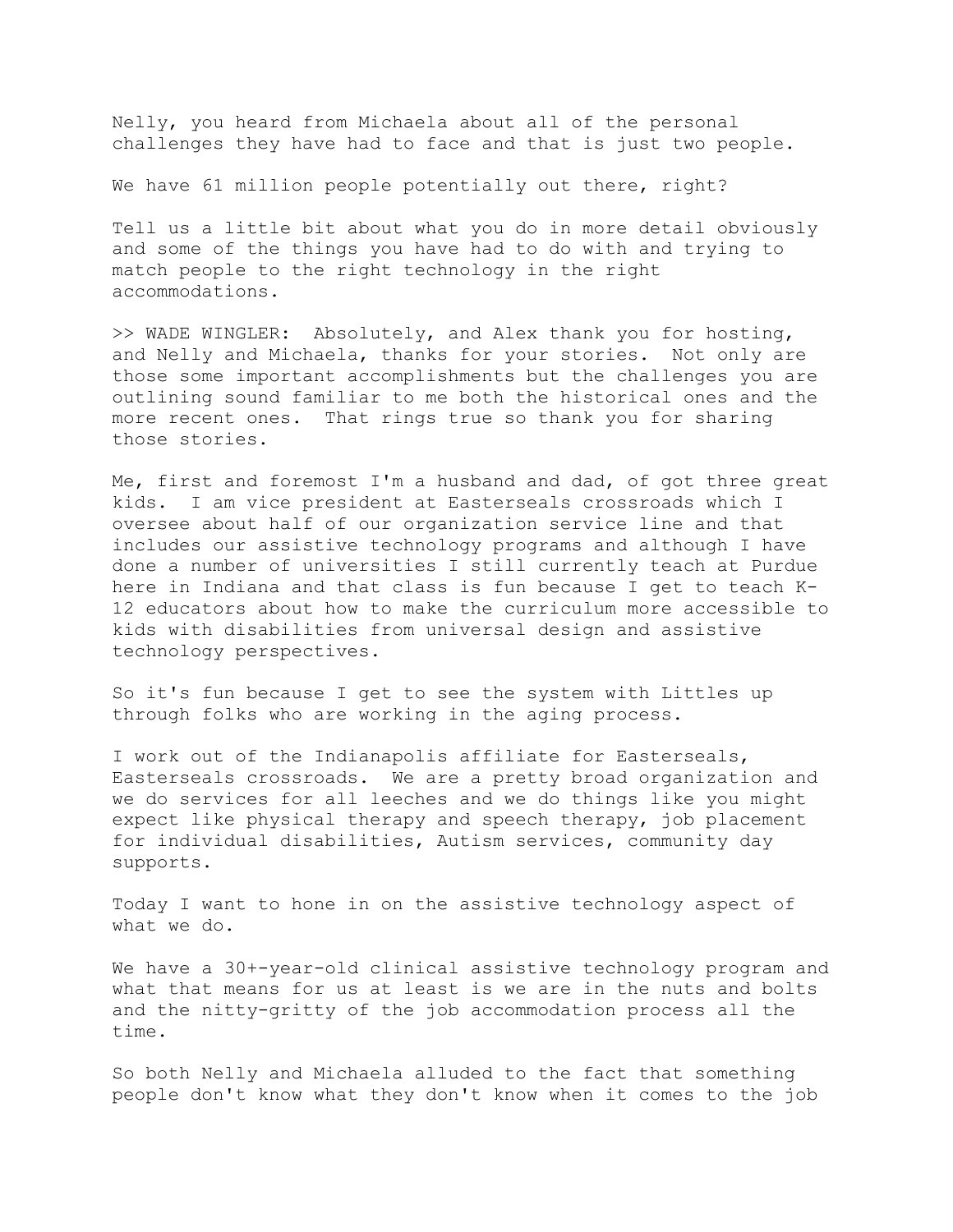accommodation process or a hiring manager or HR manager might be just like I won't say anything because I don't know what to do for a technical perspective.

Our clinical technology program has really looked at that intersection for 30+ years where we have a high degree of understanding about the needs of individuals with disabilities broadly and we spend time getting to know individuals with disabilities specifically and what their limitations and what their strengths are so that we can help figure out some of those technical challenges related to how to do the accommodation process.

So I want to talk about Covid because there has been an interesting impact there I think, but I also want to mention that another thing we do in our assistive technology program that is relevant is we try to share technical details and we try to share information about the accommodation process and assistive technology.

We have a few podcasts on that topic. We have been proud to be named the number one podcast in the world on that topic in fact, so wherever you get your podcasts, input the word assistive, you will find a show called assistive technology update or ATFAQ, AT is assistive technology and FAQ is frequently asked questions.

It's a calling panel shows that we have people with disabilities, employers, other interested folks calling and saying longtime listener for some color in the mask a question and we have a panel of experts who can answer that not only for the benefit of the individual calling but to share around the world. We have an audience in 160 countries.

>> ALEXANDRA BENNEWITH: That's wonderful, that's really great.

>> WADE WINGLER: It's a great resource, it's free and available and we would love to have you all in our audience.

We also have a lending library which I will talk more. We are the assistive technology act federally funded program for the state of Indiana. That means we have a number of services that we offer including device demonstration to show people who are interested in particular assistive technology so they work.

We do a refurbishing program we actually take used or pre-used assistive technology and fix it up and provide it at no cost to the state of Indiana who have need.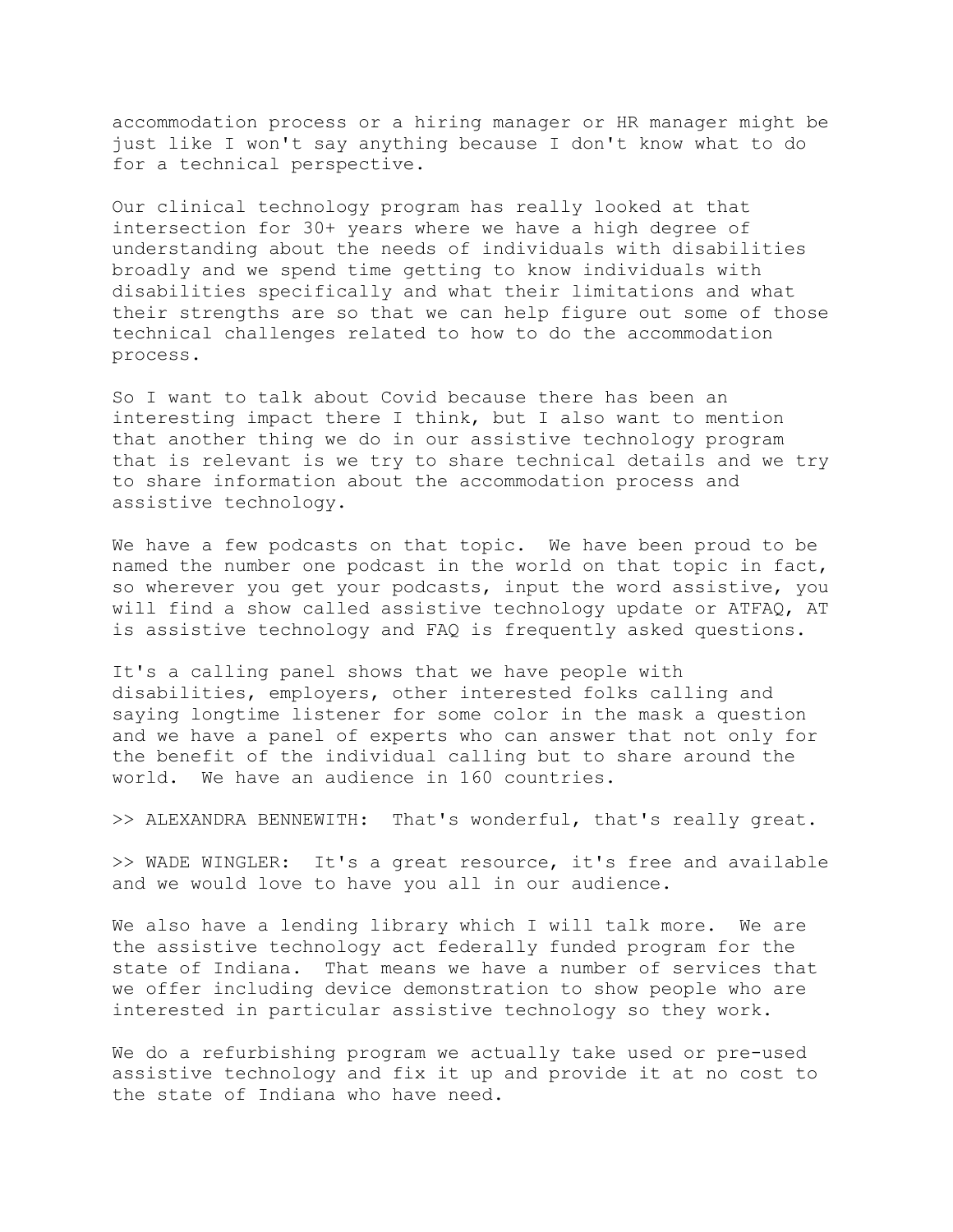And then we have a lending library just like a public library where you can check out assistive technologies for 30 days. That is super helpful for an individual with a disability who just want to try the latest and greatest thing that is out there or for an employer or sometimes IT students to check out different keyboards and interfaces and different devices to see will it work, can we play with this in advance of a job accommodation situation or as part of the job accommodation process to determine where it would be helpful.

And our lending library is an Indiana only lending library, but all of US states and territories have equivalent services and we can point you to a local one.

ATAP org dot org is a good website to go to that lists all of the state project and lending library. Search for ATAP and assistive in the Google machine will find that and give it to you and you can find your local, or if you reach out to us we are happy to direct you to your local lending library.

## [CROSSTALK]

>> ALEXANDRA BENNEWITH: I was going to ask you a question and you can chime in and how you want to answer it. We did talk about this before. If you could explain a little bit about the process of how you match individuals with disabilities with the tech they need. Michaela and Nelly would have benefited from your expertise when they had started out. Just the process of that. It's navigating it, the nitty-gritty for people with disabilities that they need to know and what they need to do and how you work with them and with the employer's.

>> WADE WINGLER: Yeah, you better. That process is in some ways universal and with the individuals that we are working with, sometimes we are working in the background and you never know we are there and that's also when that can happen.

Generally there is even a more individually driven process where people with individuals or employers are trying technology and doing the do-it-yourself model which I think is pretty common.

And when that works that's great.

Then there are times when we are asked to come in and provide an evaluation, and then that is when we bring in our team of experts who spend time getting to know the individual, what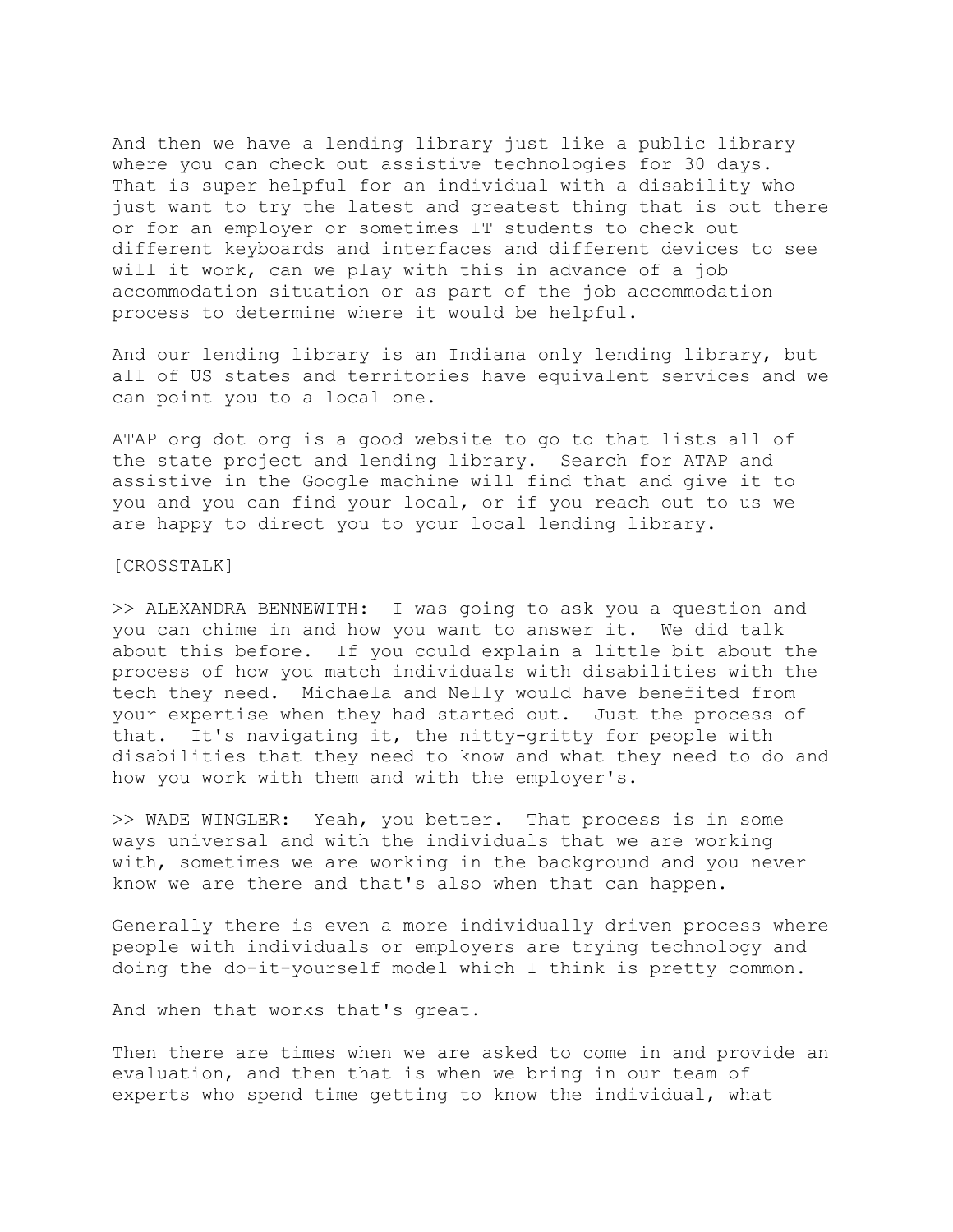their experience is in terms of educational background, medical, work, technology experience, preferences and desires and those kind of things.

Then we work with the employer to figure out what are the essential functions of the job and one of the things that you also want done that aren't essential because we want to apples on our radar as we are talking about the job accommodation process.

And then as specified in the ADA we tried to help facilitate that iterative process where there was a little bit a back and forth and some conversation and some push and pull between the employee, employer, and all of the other forces at play.

Firewalls and IT components and all of the practical tangible pieces of the job accommodation process.

Through that process then our staff work out a list of recommendations and that includes a list of hardware and software sometimes that need to be procured, where to get it, we try to help with the bidding process and get the bids upfront so that speeds up the process as much as possible.

Many times we will pull equipment from our lending library and put it in place temporarily if we think that is the correct accommodation.

Sometimes we will go through a couple of iterations of that where we put a couple of devices and to see what works best and then we help with the installation, with the support on the ongoing training is necessary related to that.

So again sometimes we are in the background and that stuff has been done by any or all of the parties involved, and sometimes we are front and center because an accommodation can sometimes be a little more costly, more time intensive, and take a couple of iterations before we get a successful job accommodation done.

And then we come back because if this goes well people stay on the job long enough that their equipment got upgraded or they get promoted or they have other needs that can be addressed.

So the relationships we have tend to be more long-standing.

>> ALEXANDRA BENNEWITH: Right. It is a complicated issue and appreciate all of your expertise on that.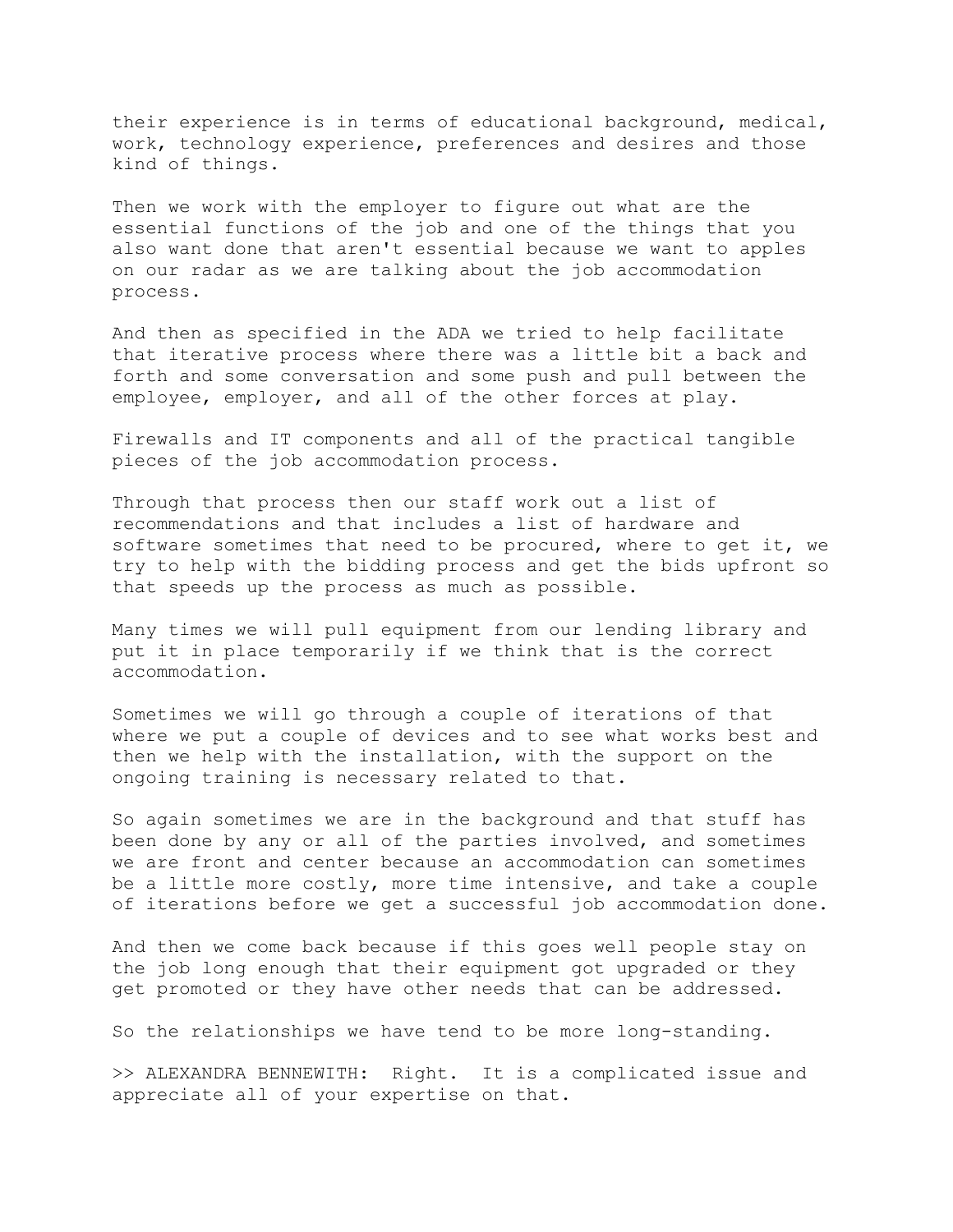It reminds me of the computer electronics accommodations program at the Department of Defense where initially back in October, 2000, Congress granted this program to provide accommodations to employees across federal agencies. And unfortunately effectively 2020 that was limited to just the DOD.

Obviously we support our veterans and we love all people that work at the DOD to have the accommodations they need, but it is unfortunate that it no longer applies at the moment to the rest of the federal agencies.

And again a note to our congressional staff that's on in the audience, I know the administration has been pushing and working hard to recruit more people with disabilities into the administration but without the CAP program it is difficult for people with disabilities to have the right accommodations they need without additional support.

And as you can tell from what Wade was saying and from Michaela and Nelly, it's very personal. It takes a lot of detail to figure out what works. And there is no real pathway. Each one finds their own best way, best accommodations.

Of course we have to recognize the great job that DOL in the office of disability employment policy does with their resources from the partnership for employment assistance technology to be job accommodation network, employee assistance and resource network and the LEAD center which is around leadership and employment and academic development for people with disabilities. Those are all great.

But challenges still remain as we all know.

So I did want to just call out to anyone who wanted to chime in just briefly before I have some closing thoughts. Any of our panelists, wait, Michaela, or Nelly, as you were thinking about this as we were talking. Some of the things you would like to see from employers or some of the additional challenges that you have faced that you did mention earlier.

>> WADE WINGLER: I will quickly mention is one of the ah-ha's for my friends and colleagues to use assistive technology in a post Covid or during Covid or whatever phase we are in right now, the new working on an object model is they have had to be adaptable. And we have all had to be adaptable. And I have heard routinely you folks who haven't had to go to the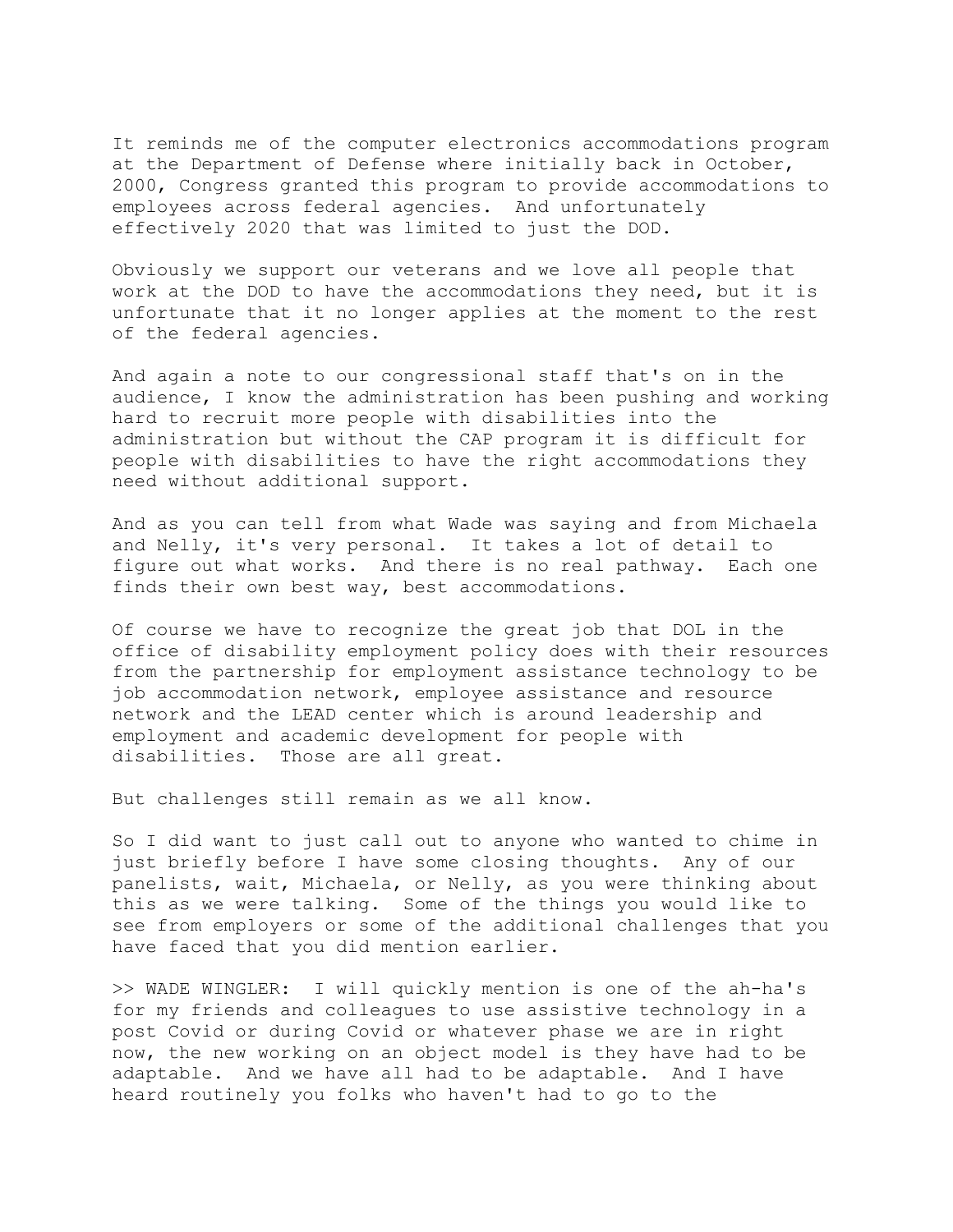accommodations I have are finally starting to figure out some of the challenges and how you have to do it on your own and yet your laptop screen is now sitting on a bunch of Kleenex boxes because you had to do your own home ergonomics and you had to drag a lamp out from the guest room and put it on your desk so you had to figure out some of these adaptation and accommodation think so I've heard a lot of my friends and colleagues say you see you are starting to realize some of the challenges we have dealt with in your overcoming them, right.

>> ALEXANDRA BENNEWITH: Nelly and Michaela, please chime in just before I close the loop.

>> MICHAELA DEVINS: Yeah, I would just love to say that we work hard and we will continue to work hard to advocate for people with disabilities in the workforce.

But from my perspective I feel like it would be incredible to see companies, organizations take the initiative to reach out to us. Reach out to the disabled workforce. We are here, we are talented, we want to work for you. Make this part of your initiatives. Include us in DEI. Right? I feel like people disabilities, the community gets left behind when we talk about diversity, equity, and inclusion.

So really make that effort. We are here. I would love to see that kind of outreach from their end of things.

>> ALEXANDRA BENNEWITH: Thank you Michaela. Nelly, what would you like to say?

>> NELLY NIEBLAS: Michaela stole my point.

>> ALEXANDRA BENNEWITH: You can say it as well.

>> NELLY NIEBLAS: It's excellent. I am thinking exactly what Michaela said. Including disability in your DEI committees. And if you have a hiring committee please include someone with a disability to be on it.

I look at different people that receive grants to do community work. Make sure to look at people with disabilities as part of your workforce, is bringing assets to the table. And for grantors to actually consider grants for research and programs for people with disabilities.